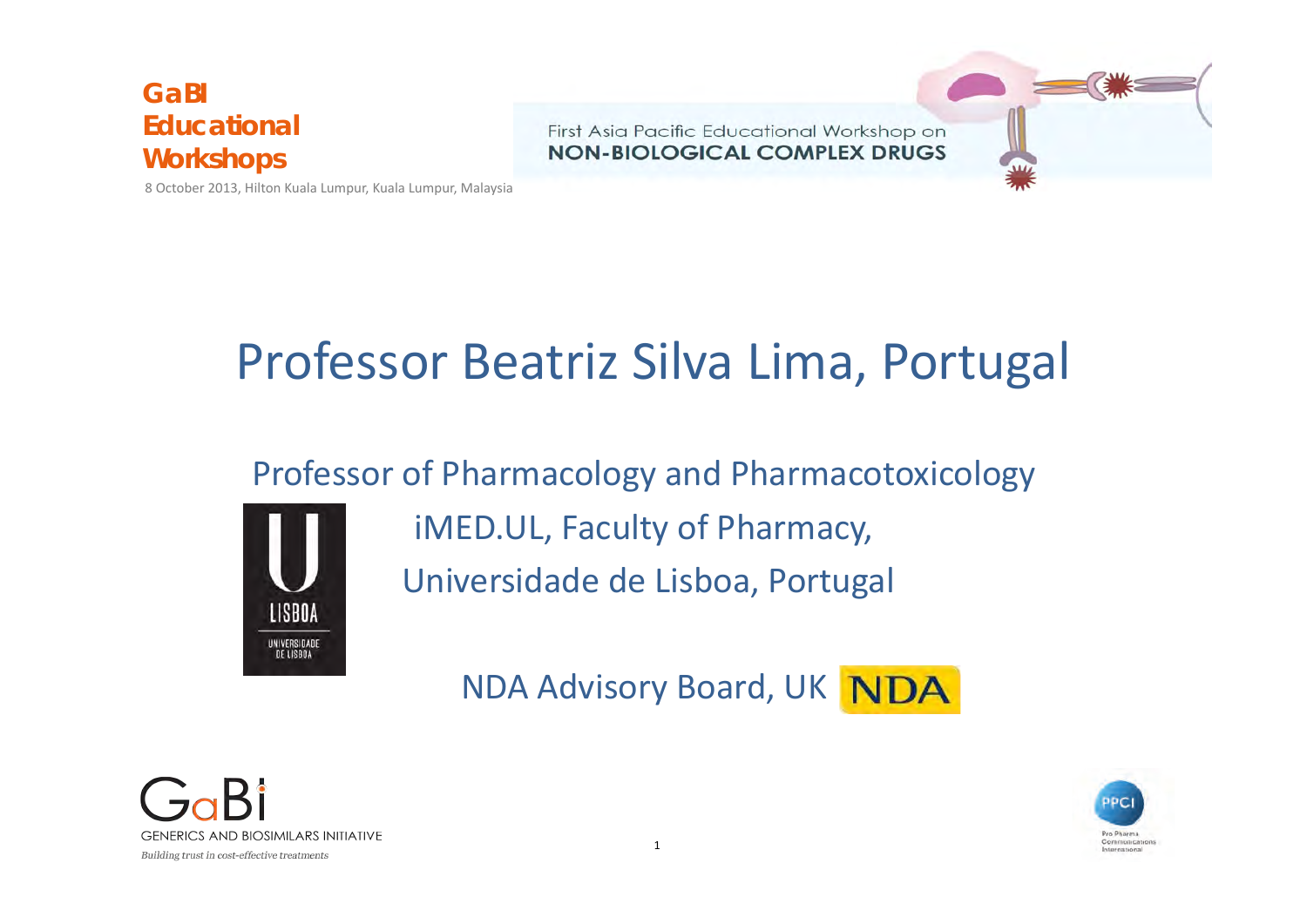First Asia Pacific Educational Workshop on **NON-BIOLOGICAL COMPLEX DRUGS** 

8 October 2013, Hilton Kuala Lumpur, Kuala Lumpur, Malaysia

## Non-clinical Aspects of the Development of Non-Biological Complex Drugs (NBCD) Regulatory Position in the European Union

## Beatriz Silva Lima

**Kuala Lumpur, 8 October 2013** 



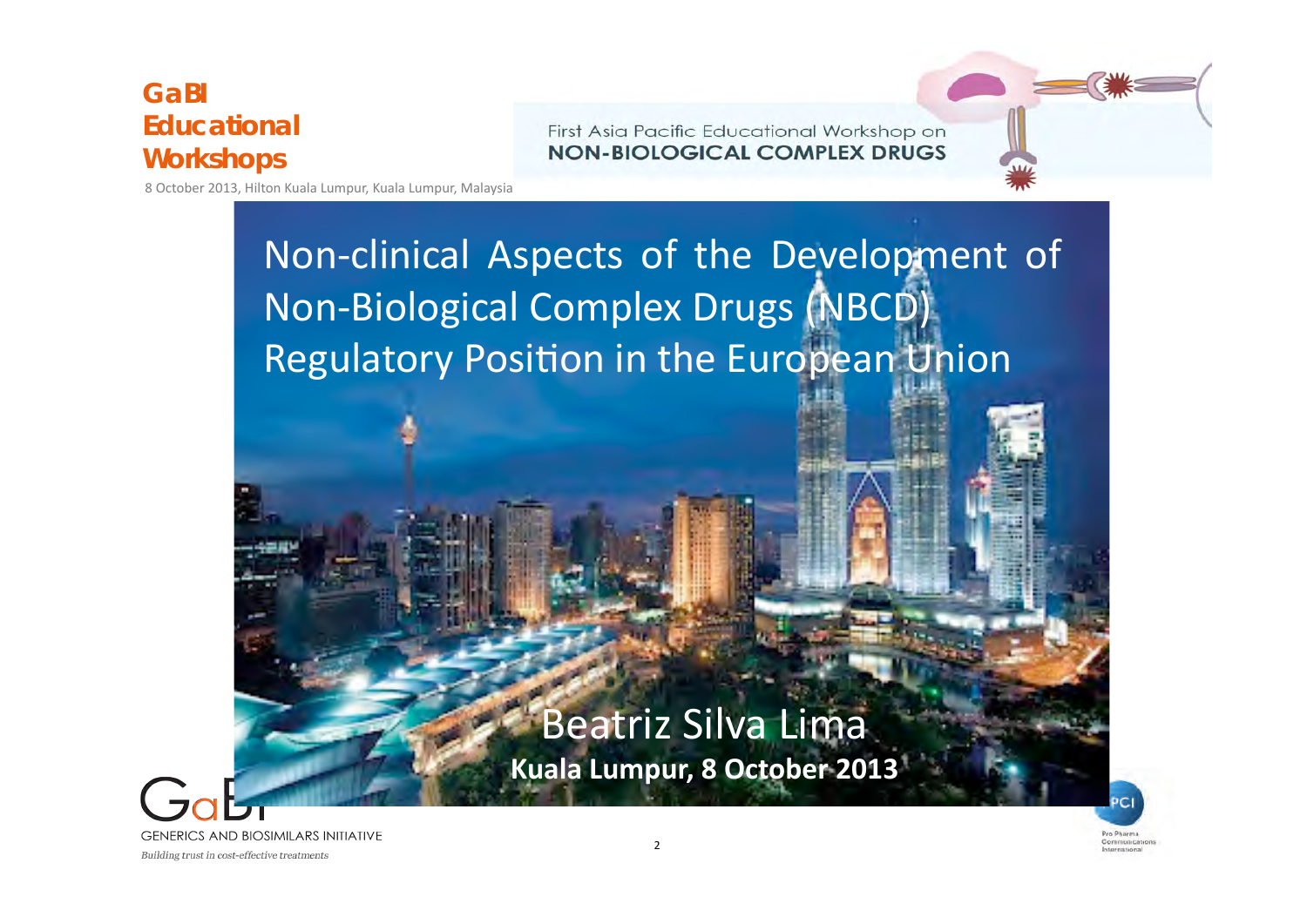First Asia Pacific Educational Workshop on NON-BIOLOGICAL COMPLEX DRUGS

8 October 2013, Hilton Kuala Lumpur, Kuala Lumpur, Malaysia





• The views and opinions hereby expressed reflect only my personal opinion and not the views of institutions or organisations with which I am or have been affiliated in the past or present



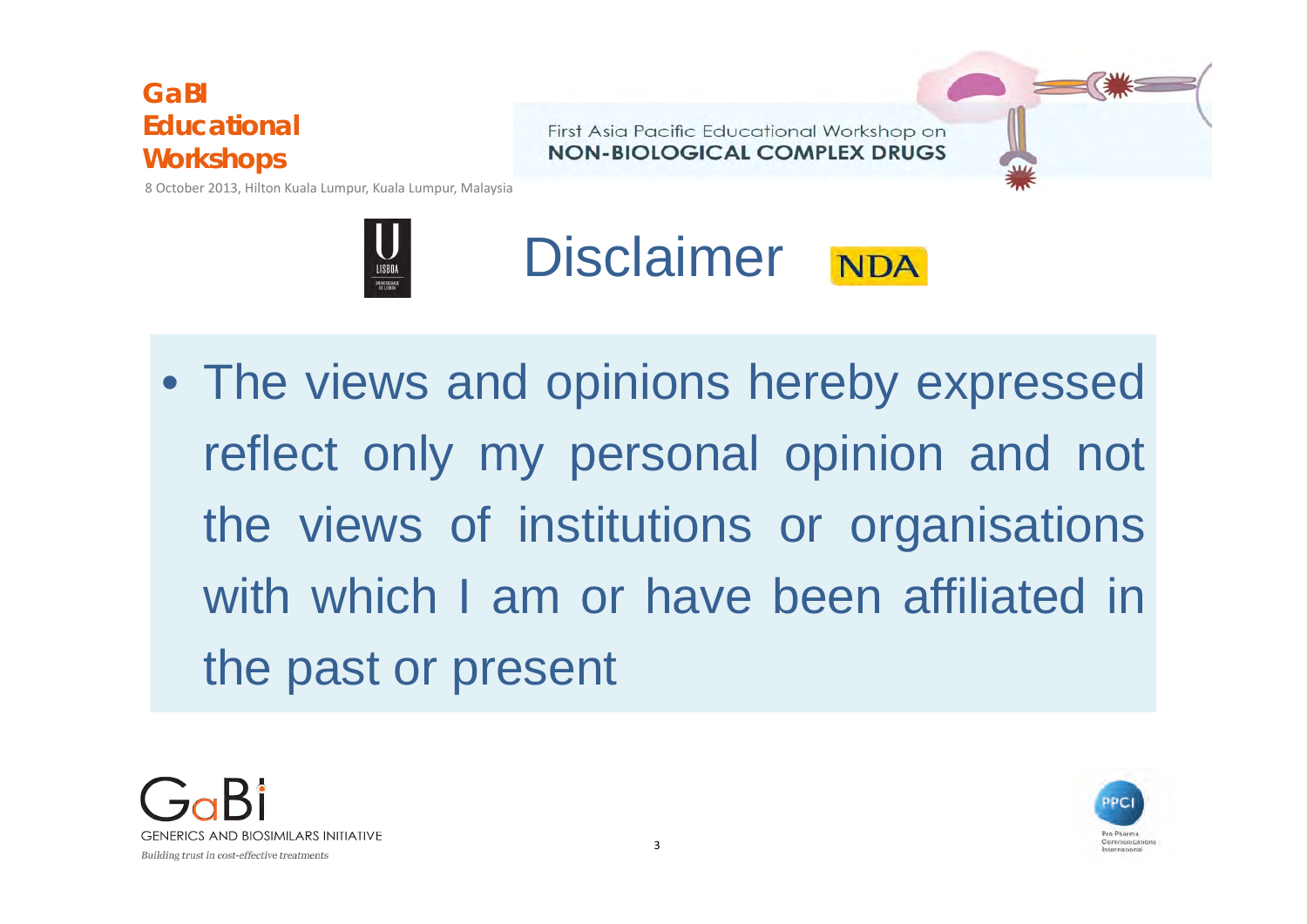First Asia Pacific Educational Workshop on NON-BIOLOGICAL COMPLEX DRUGS

8 October 2013, Hilton Kuala Lumpur, Kuala Lumpur, Malaysia



Their active substance, like for biologics, consists of different (closely related) Structures 

- Fully quantitation and characterization of these structures using (physico)-chemical analytical means is not (yet) possible
- Examples are *(nanoparticle-based MPs)*: iron sucrose, block copolimer mycelles, liposomes, transferosomes (?), etc



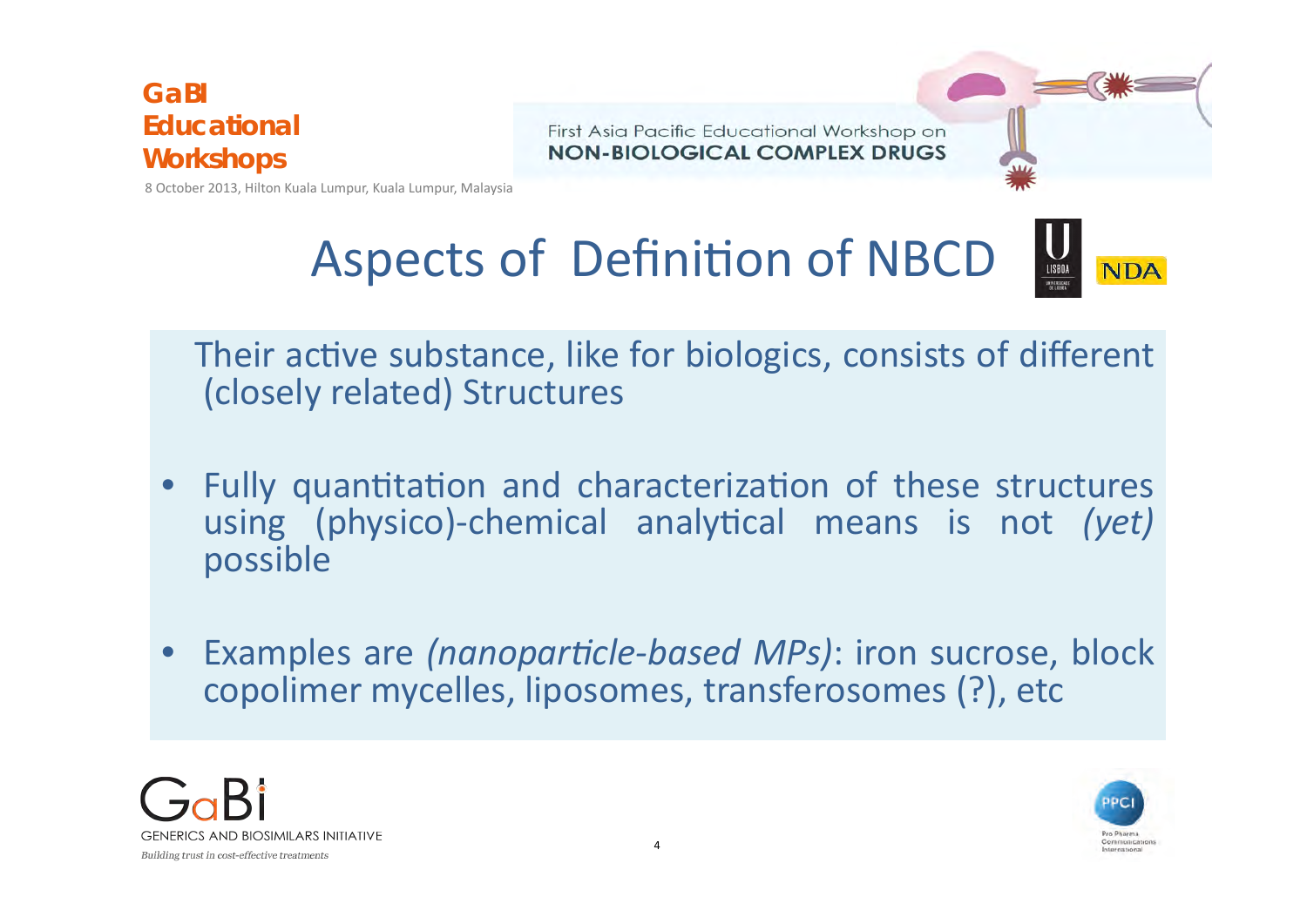

First Asia Pacific Educational Workshop on NON-BIOLOGICAL COMPLEX DRUGS

8 October 2013, Hilton Kuala Lumpur, Kuala Lumpur, Malaysia



- EMA Ad-Hoc Nanomedicine Expert Group, (2009) (SWP/QWP/EMA coordination)
- Nanomedicines International Working Group (2009) (EMA, FDA, MHLW, Health Canada...)
- EMA Drafting Group on Nanomedicines (2011)



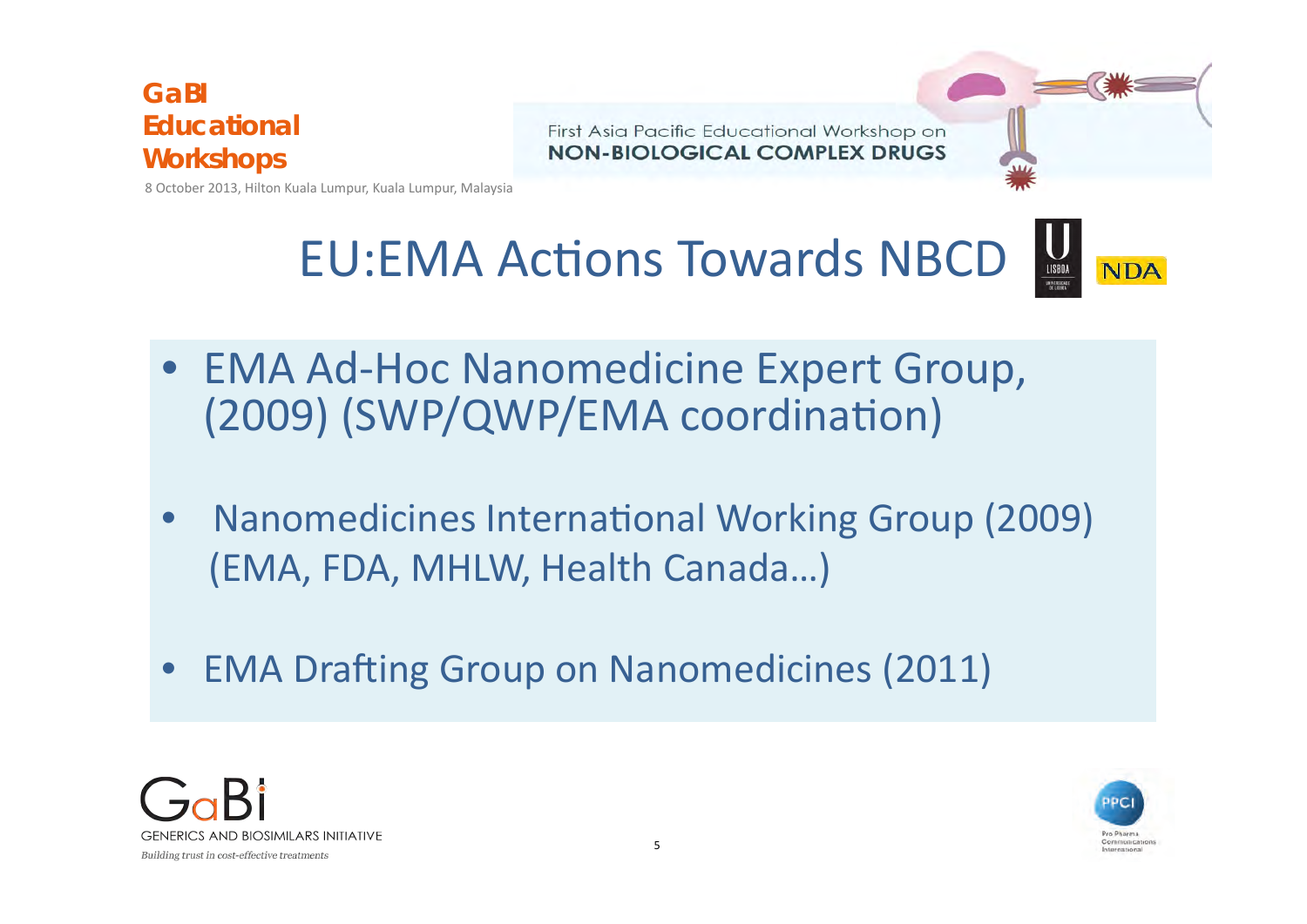First Asia Pacific Educational Workshop on NON-BIOLOGICAL COMPLEX DRUGS



8 October 2013, Hilton Kuala Lumpur, Kuala Lumpur, Malaysia

## **EMA Ad-Hoc Nanomedicine Expert Group, (2009)**

### **Some of the Tasks Acomplished**

- Areas covered by the term 'nanomedicines': review of current working definitions in the EU and major categories of nanotechnology applications in medicinal products
- **Workshop on Nanomedicines 26-27 April 2010** 
	- What are nanomedicines?
	- Products on the market / Products in the pipeline
	- Regulatory gaps
	- Other priority areas to be addressed
- 1<sup>st</sup> International Workshop on Nanomedicines, September 2010.



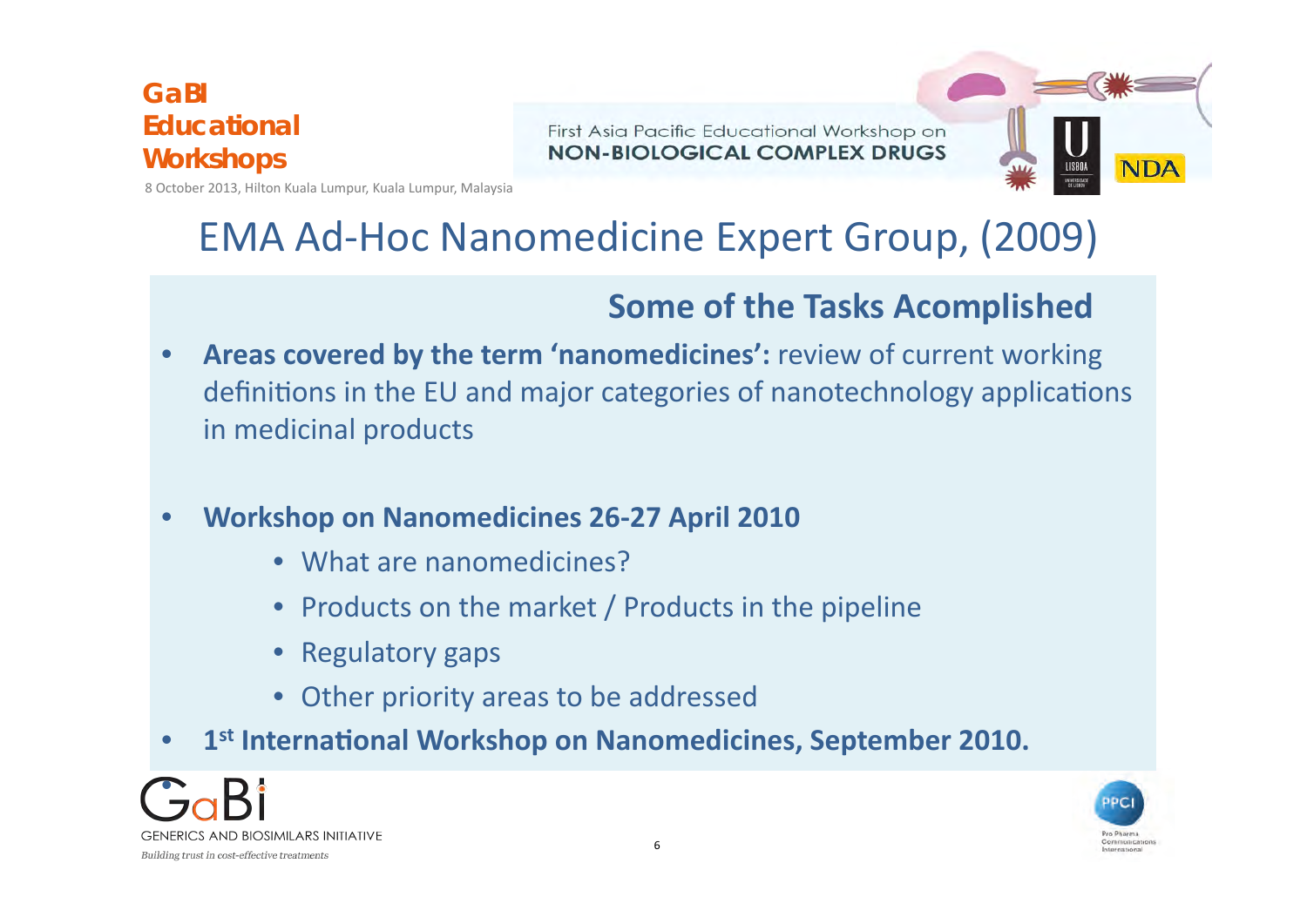First Asia Pacific Educational Workshop on **NON-BIOLOGICAL COMPLEX DRUGS** 



8 October 2013, Hilton Kuala Lumpur, Kuala Lumpur, Malaysia

## **Regulatory Thinking on Nanosized Formulations**

- New NP / **New AS**
- $\bullet$  "Known" NP / New AS

- New NP / Known AS
- "Known" NP /Known AS



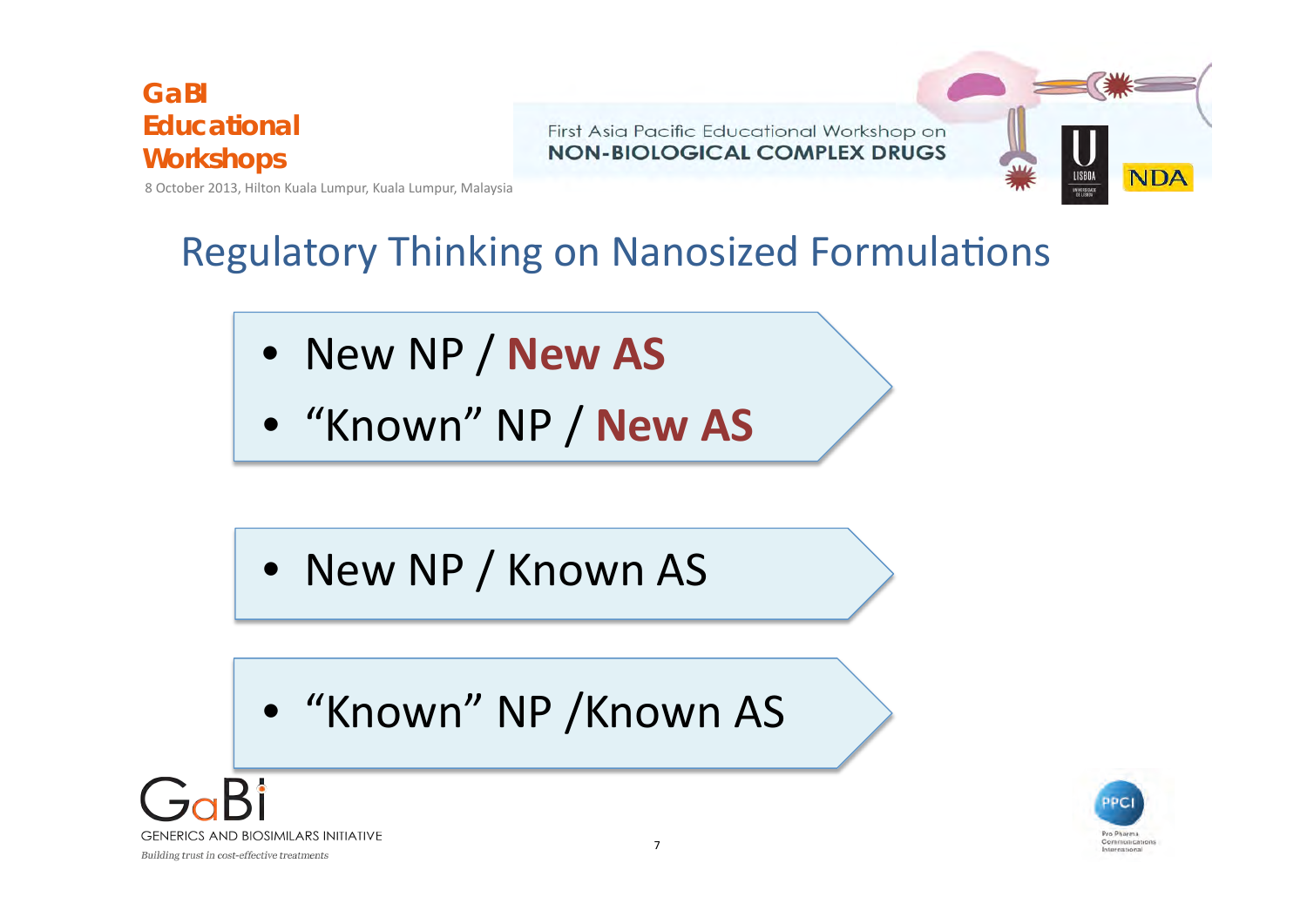First Asia Pacific Educational Workshop on NON-BIOLOGICAL COMPLEX DRUGS



8 October 2013, Hilton Kuala Lumpur, Kuala Lumpur, Malaysia

## **Regulatory Thinking on Nanosized Formulations**

■ New Active Substance (New or known NP):

## **Existing Paradigms Sufficient to Address Efficacy and Safety (with technical adaptations)**

- Covering Quality/Efficacy/Safety (NC+C) of the new API
- Covering Quality/Efficacy/Safety (NC+C) of the new NP
- $-$  And Full characterisation/**justification** of the NBCD formulation (particle, active substance and complex).



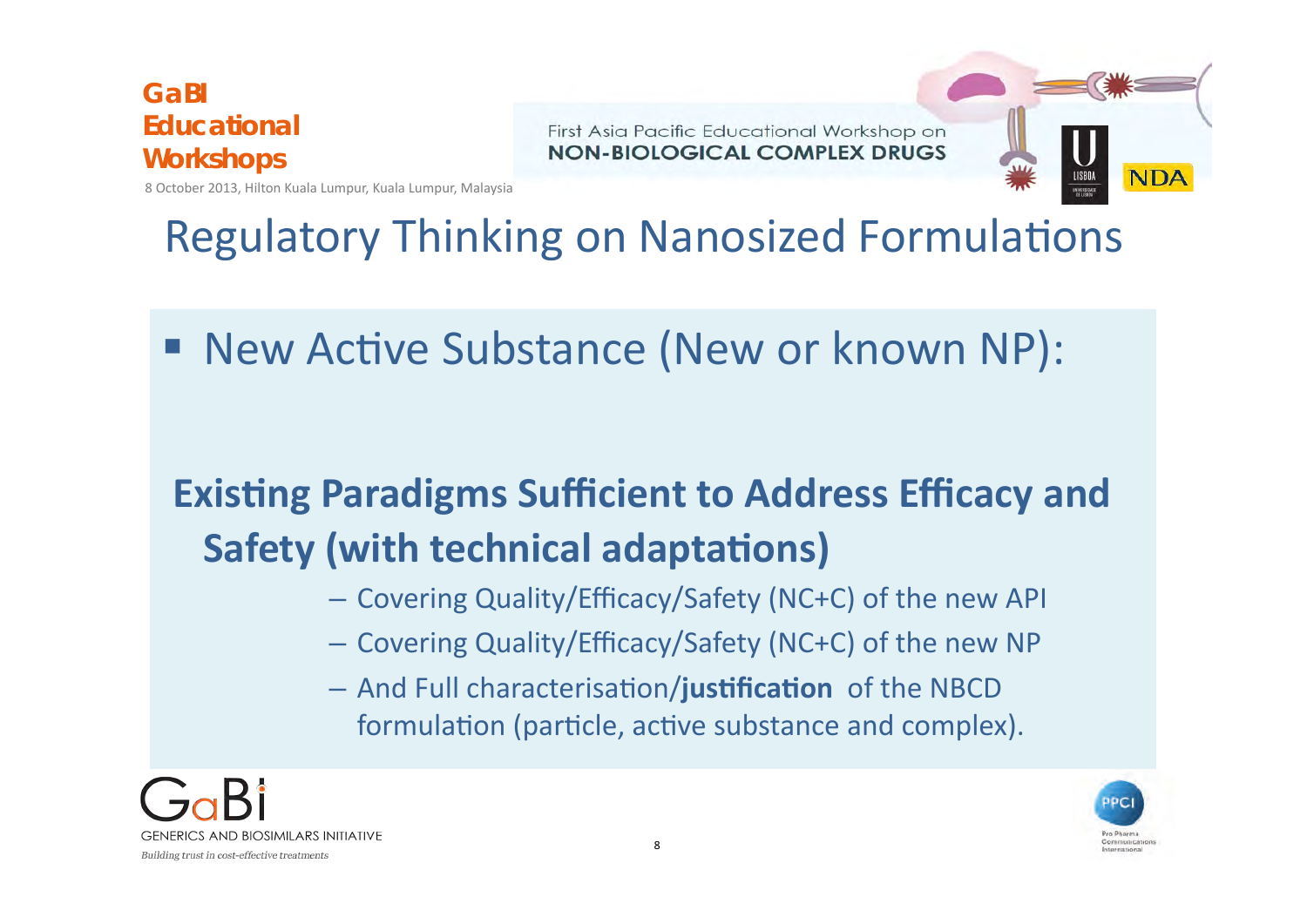First Asia Pacific Educational Workshop on NON-BIOLOGICAL COMPLEX DRUGS



8 October 2013, Hilton Kuala Lumpur, Kuala Lumpur, Malaysia

## **Regulatory Thinking on Nanosized Formulations**

- $\blacksquare$  Known Active Substance
	- New (NP) formulation: Safety and Efficacy to be reevaluated – Proof of Concept to be provided
	- Known NP ("generic formulation") : existing paradigm for comparability NOT applicable



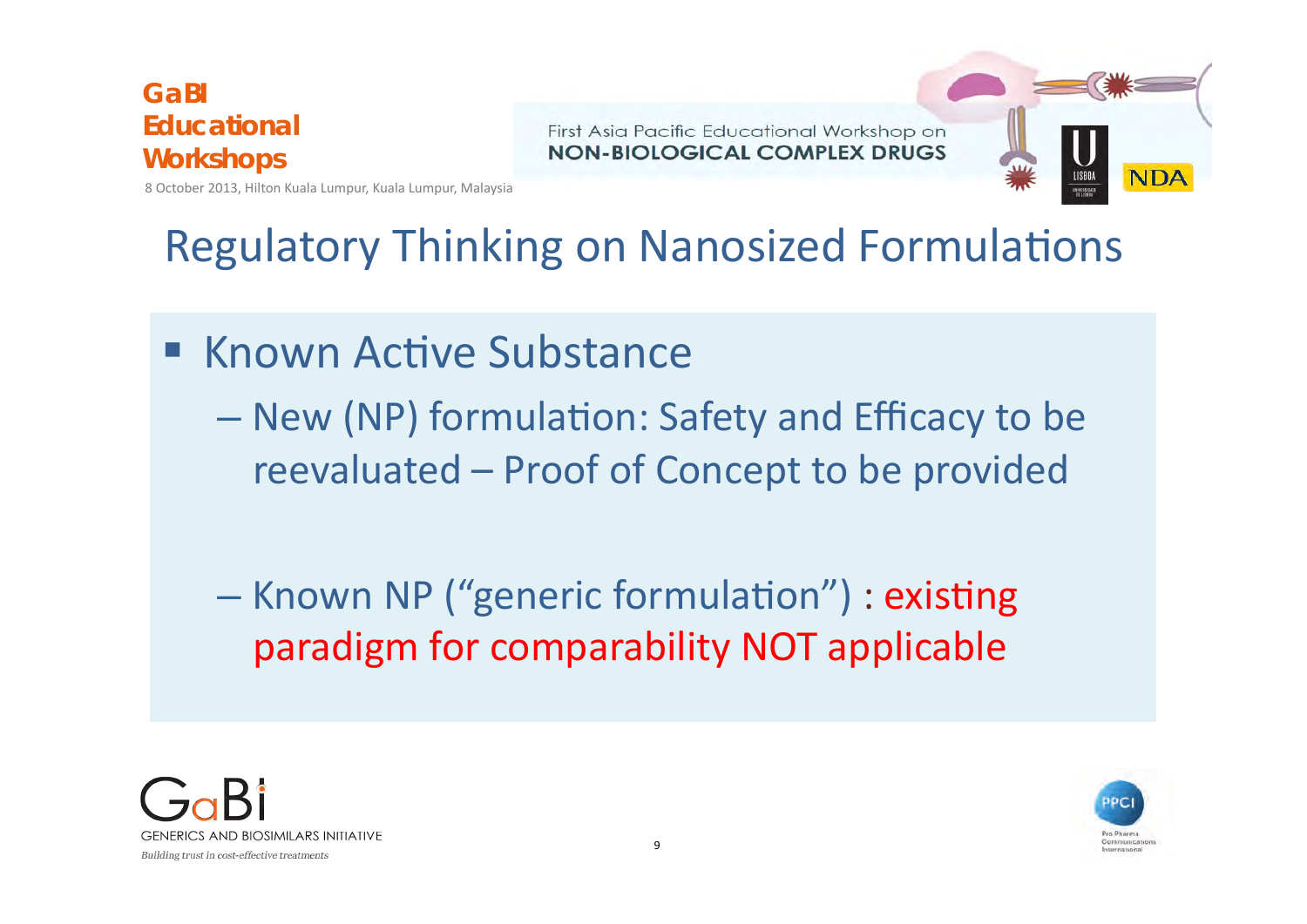First Asia Pacific Educational Workshop on NON-BIOLOGICAL COMPLEX DRUGS



8 October 2013, All ala Lumpur, Kuala Lumpur, Malaysia

## Generics vs Biologics vs NBCD

- Data requirements for Generics: Quality and Bioequivalence
- Proof of biosimilarity for 2 Biologics can be derived from (at least)
	- Quality characterization (eg Mabs)
	- reduced nonclinical (in vitro?)
	- Comparative human kinetics/efficacy/safety



• For NBCD More Extense Exercise may be needed (eg in vitro and in vivo NC studies) *(like the more complex biologics??)* 



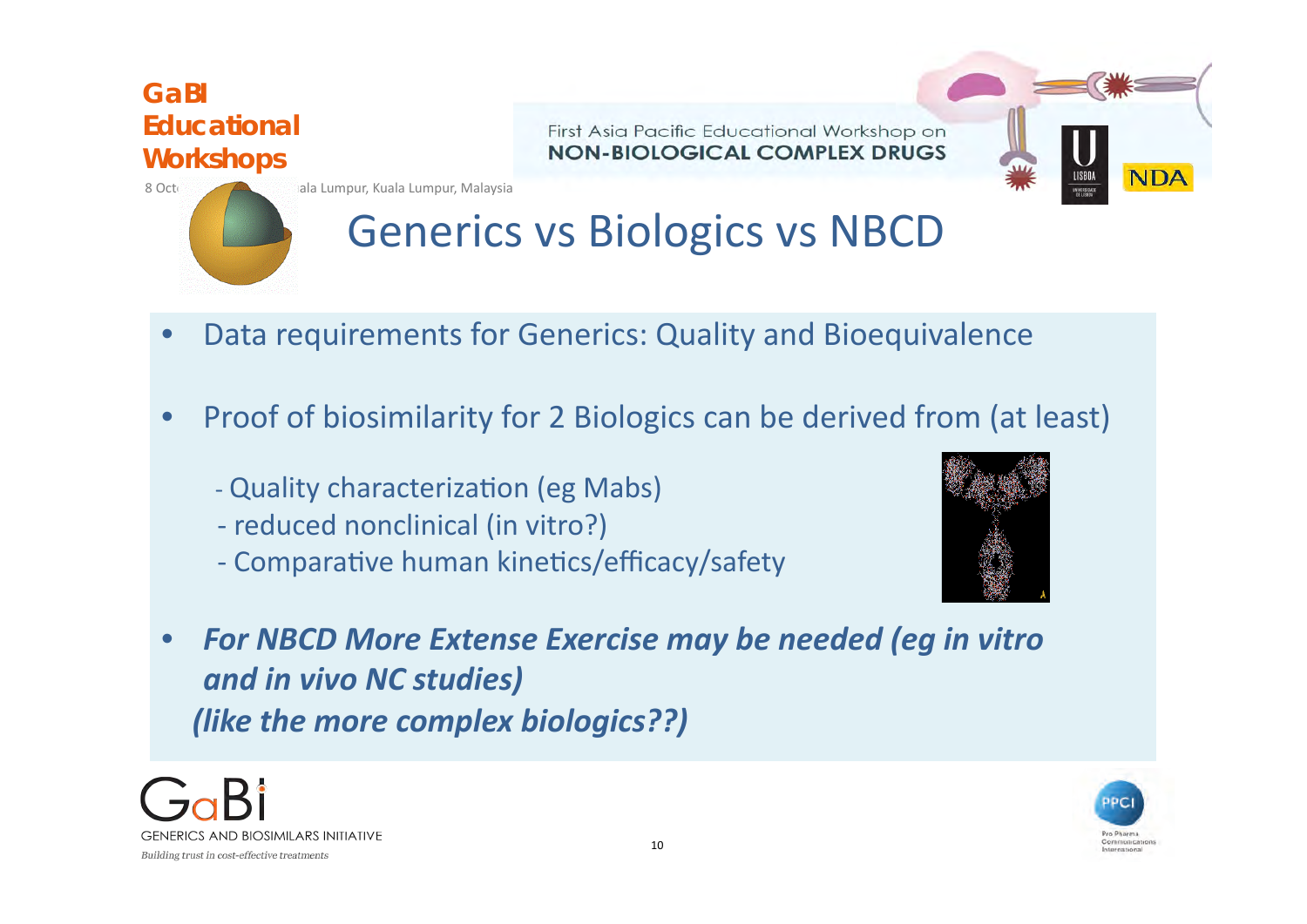First Asia Pacific Educational Workshop on NON-BIOLOGICAL COMPLEX DRUGS



8 October 2013, Hilton Kuala Lumpur, Kuala Lumpur, Malaysia

## Starting Point: Factors of relevance for the activity of NBCD

- The Nanoparticle (NP)
- Active Substance (AS)
- The particle Coating
- The Complex



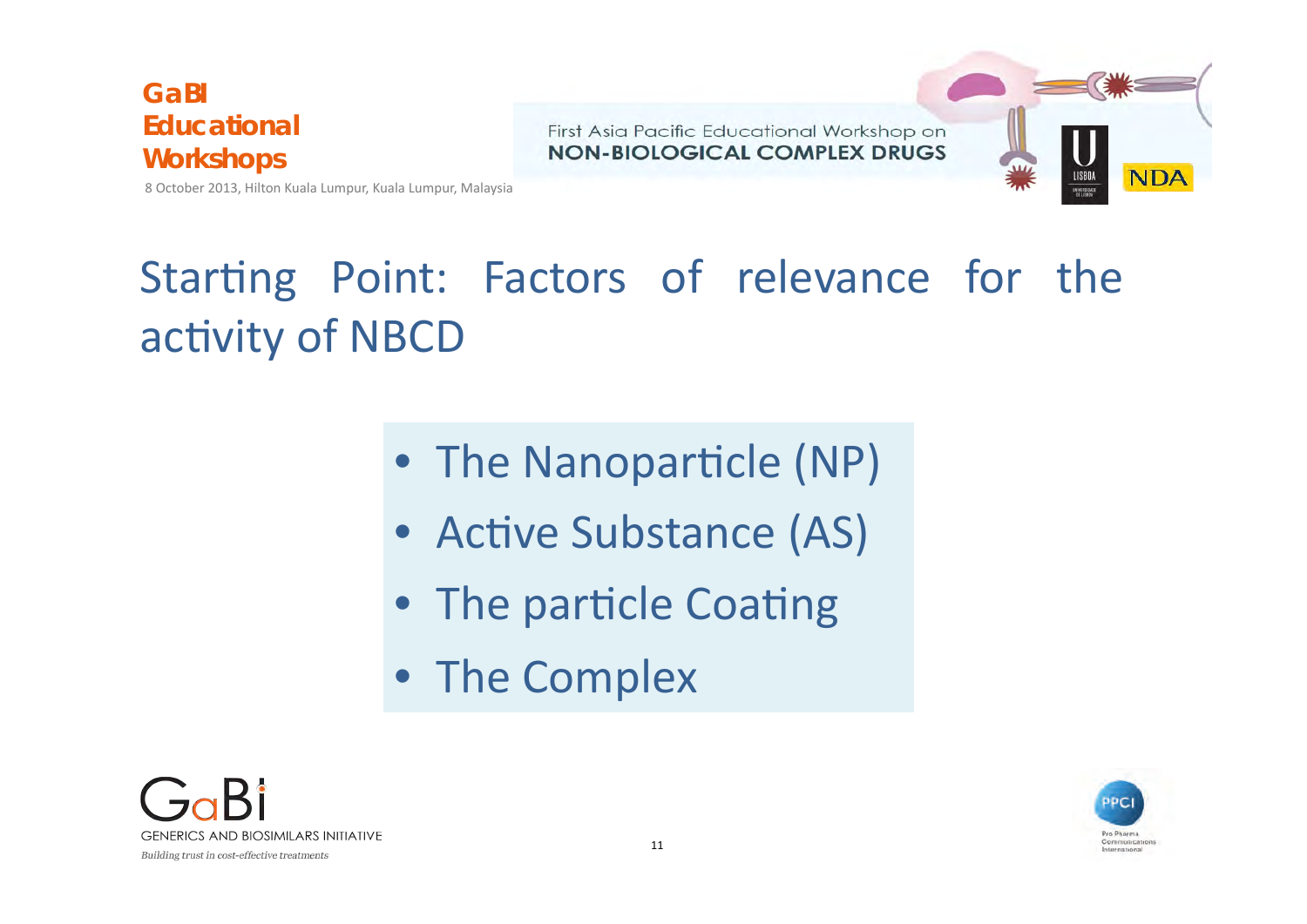First Asia Pacific Educational Workshop on NON-BIOLOGICAL COMPLEX DRUGS



8 October 2013, Hilton Kuala Lumpur, Kuala Lumpur, Malaysia

## Nanoparticle-Related Factors

- **Type and Composition vs Fate**
- **Physicochemical properties vs** 
	- $-$  Cellular/subcellular distribution of the NP
	- $-$  Organ / tissue / cellular distribution of the AS
- **(Intrinsic) Biological Activity / Consequences for the Active Substance**

### **All aspects need to be understood and characterised**



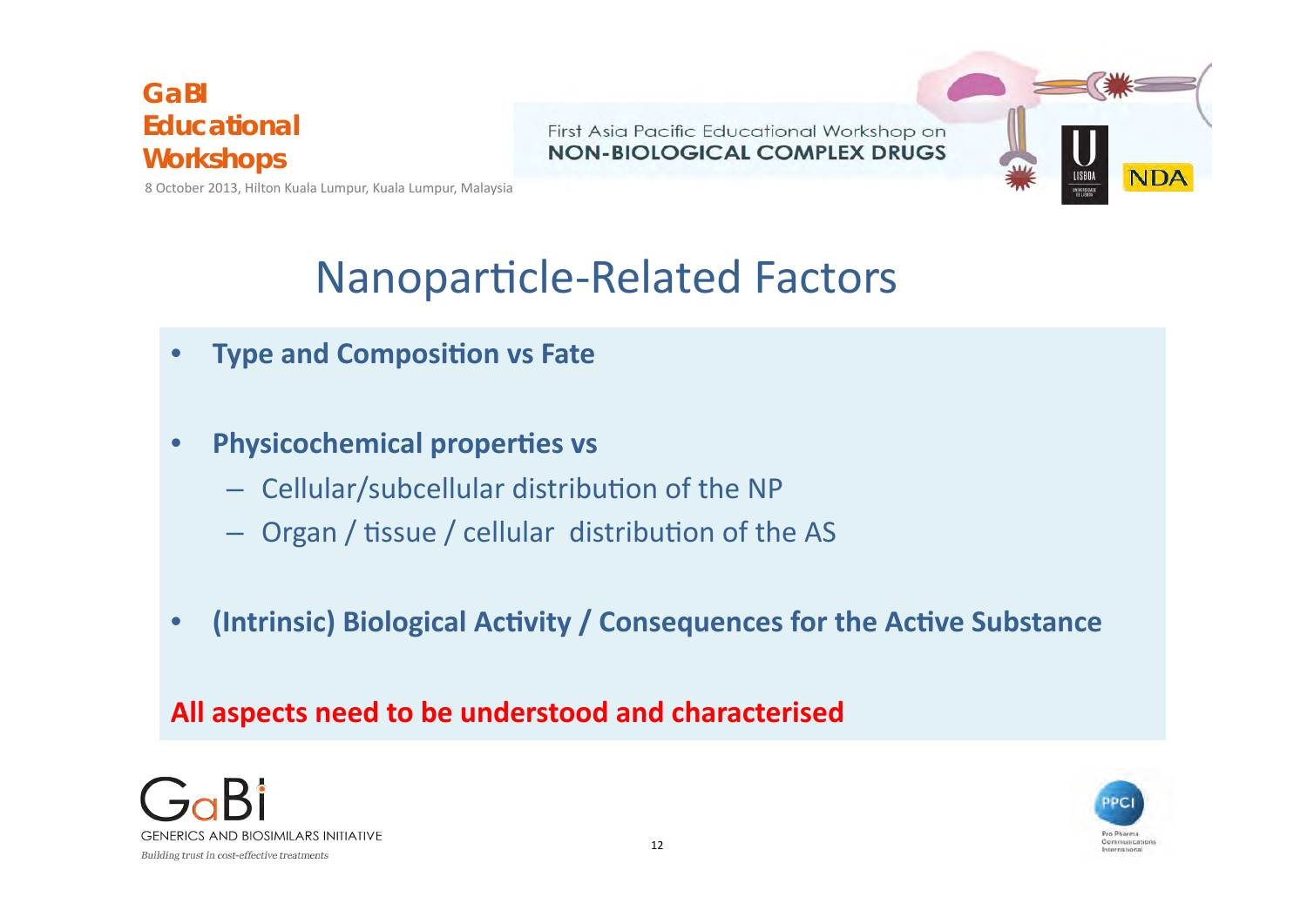First Asia Pacific Educational Workshop on **NON-BIOLOGICAL COMPLEX DRUGS** 



8 October 2013, Hilton Kuala Lumpur, Kuala Lumpur, Malaysia

## A Multiplicity of Nanoparticles Are Possible



Building trust in cost-effective treatments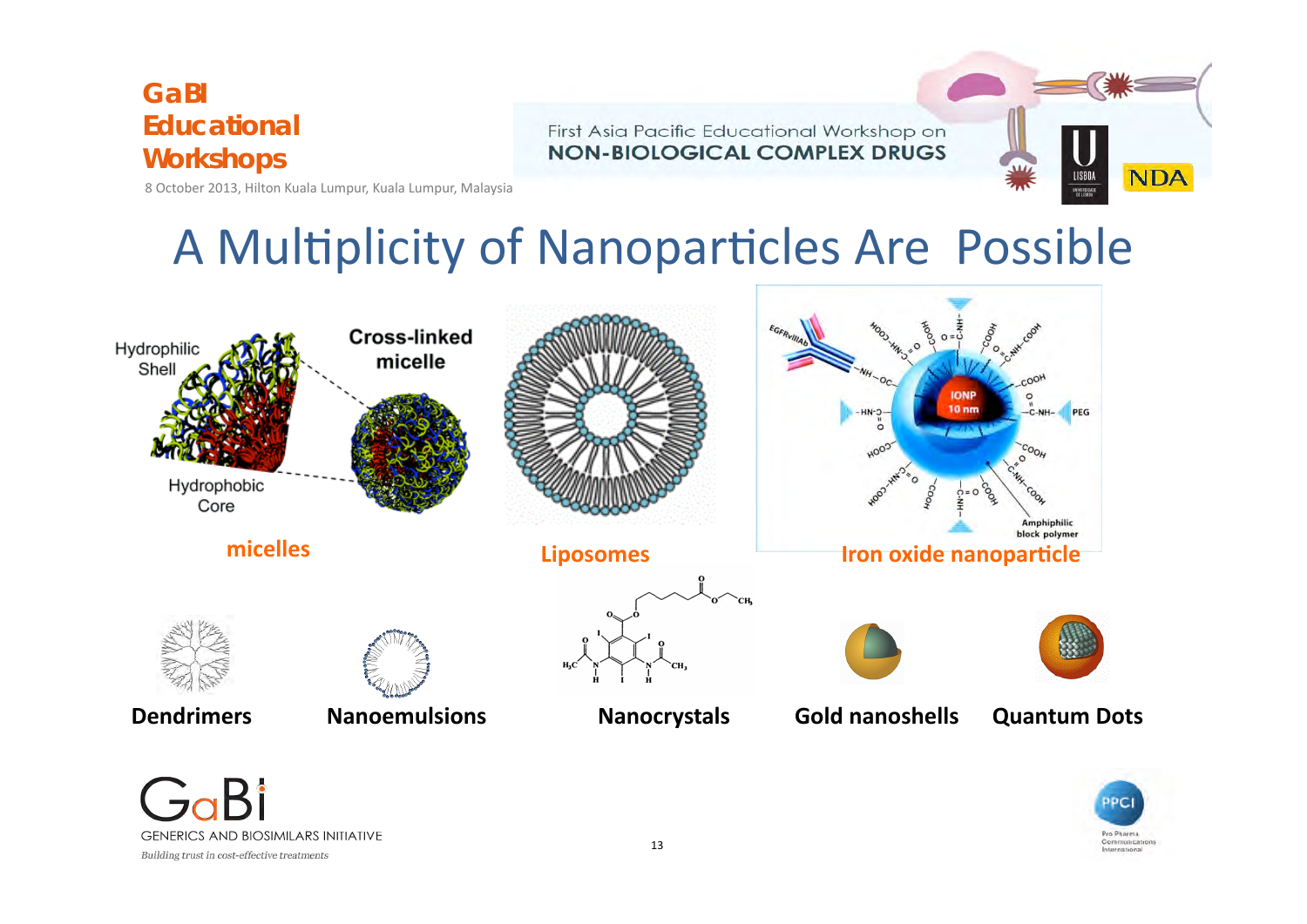

*McNeil,* (2009), Wiley Interdisciplinary Reviews: Nanomedicine and Nanobiotechnology, 1:264-271.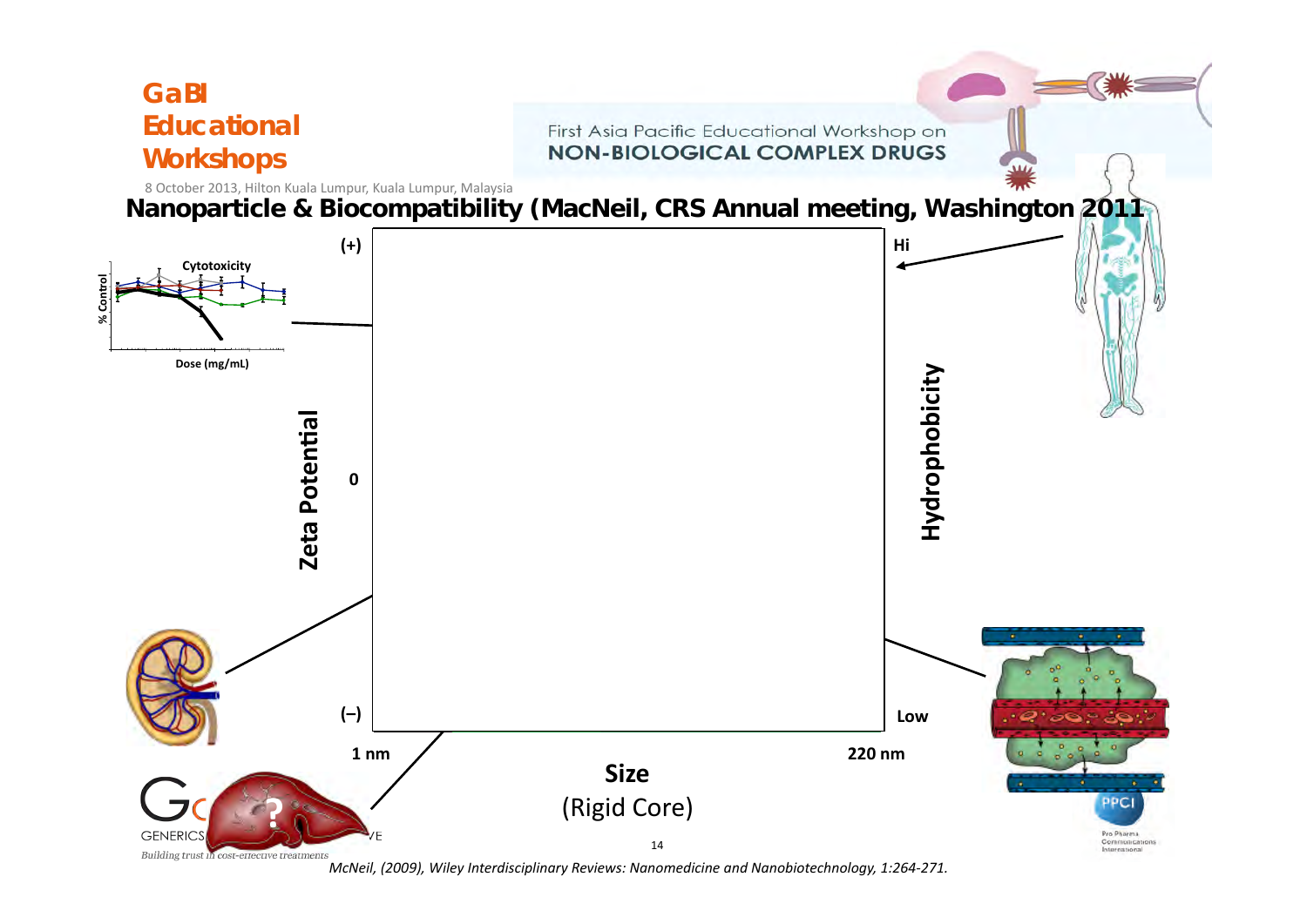#### First Asia Pacific Educational Workshop on **NON-BIOLOGICAL COMPLEX DRUGS**



8 October 2013, Hilton Kuala Lumpur, Kuala Lumpur, Malaysia



*McNeil, (2009), Wiley Interdisciplinary Reviews: Nanomedicine and Nanobiotechnology, 1:264-271.* 



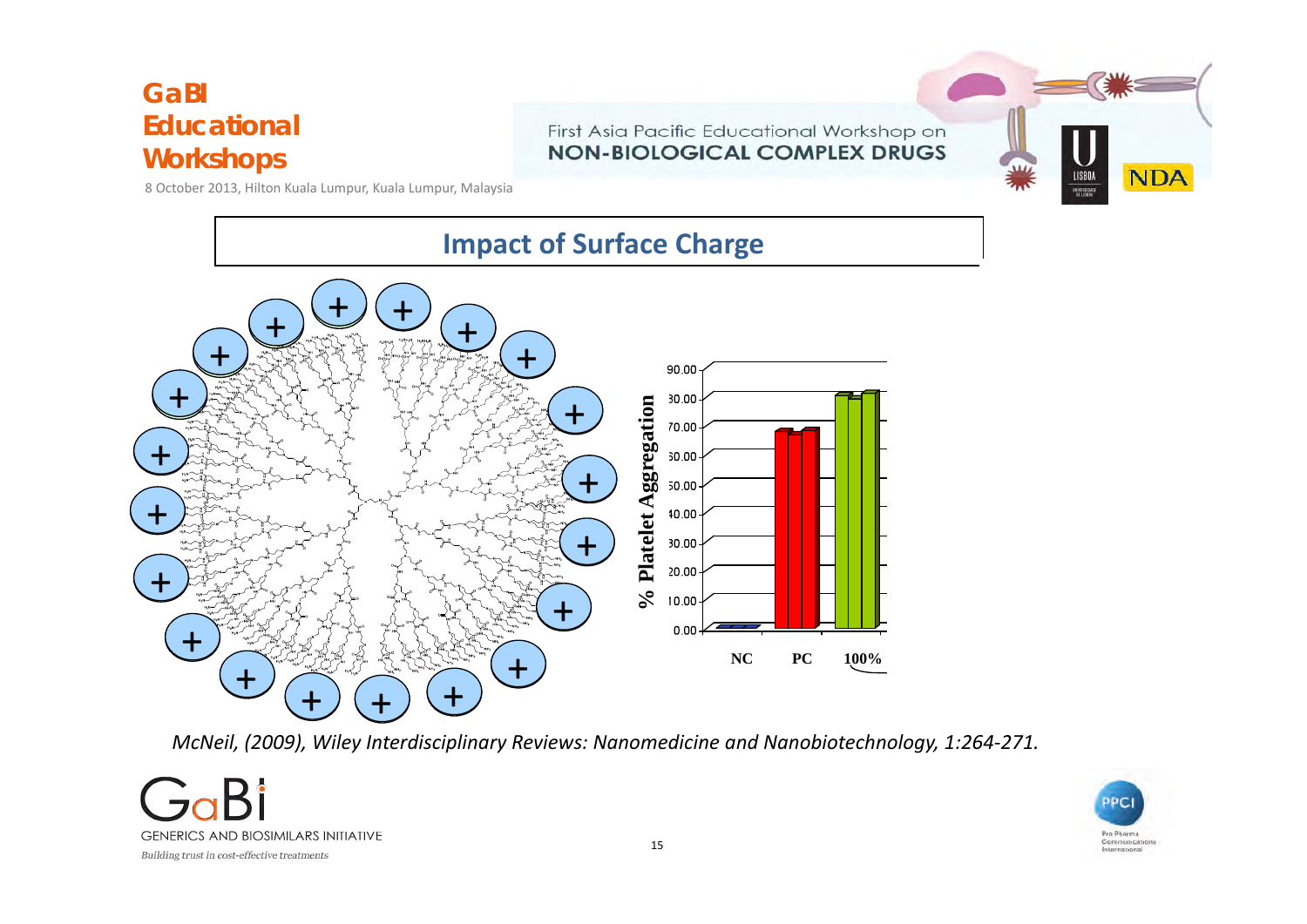First Asia Pacific Educational Workshop on NON-BIOLOGICAL COMPLEX DRUGS



8 October 2013, Hilton Kuala Lumpur, Kuala Lumpur, Malaysia

# A Learning Process!

 $\rightarrow$  The better the knowledge on Quality attributes  $-$  Biocompability relationship

 $\rightarrow$  The higher the understanding on potential impact of any changes on the NBCD Activity & Targeting properties



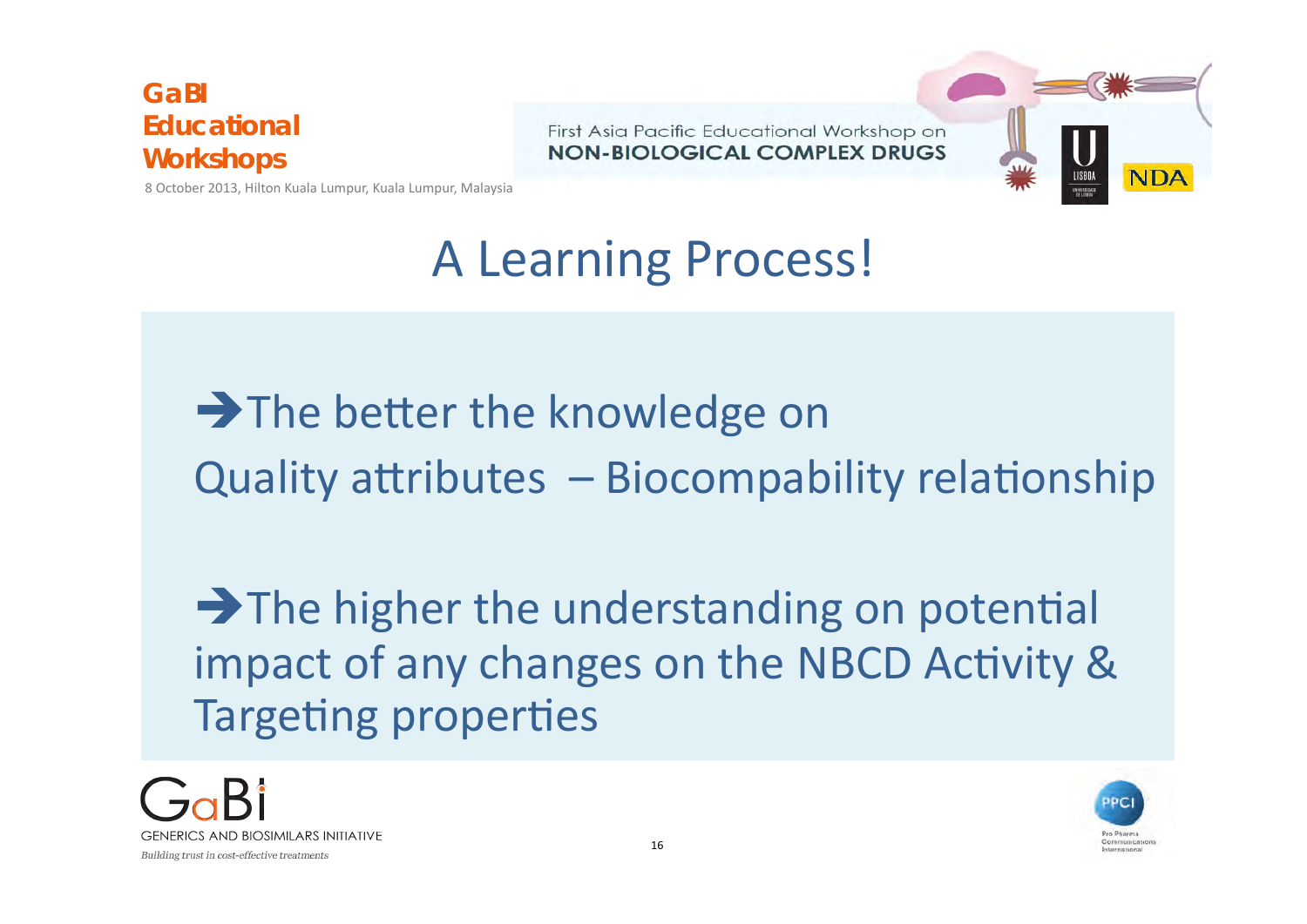First Asia Pacific Educational Workshop on NON-BIOLOGICAL COMPLEX DRUGS



8 October 2013, Hilton Kuala Lumpur, Kuala Lumpur, Malaysia

### CHMP Assessment Report on Doxorubicin SUN www.ema.europa.eu/.../WC500112957.pdf

-Two original tissue distribution studies submitted with the Marketing Authorisation Application. Considered defficient!

- -on doses,
- -analyte choice,
- -methods of data analysis,
- Interpretation of results

-Two additional studies conducted and submitted on D120 LOQ response, and two on day 180 LOQ response



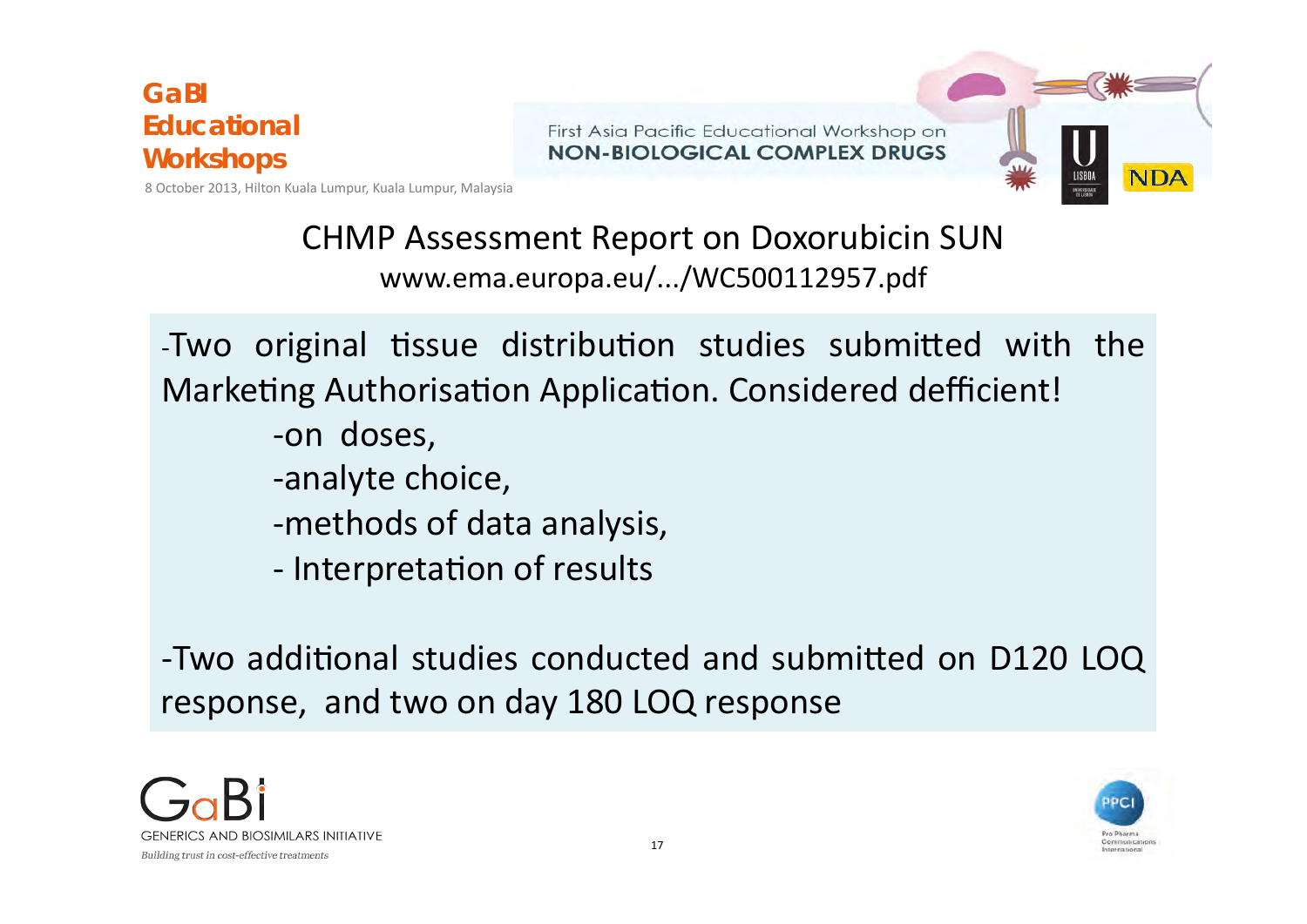First Asia Pacific Educational Workshop on NON-BIOLOGICAL COMPLEX DRUGS

8 October 2013, Hilton Kuala Lumpur, Kuala Lumpur, Malaysia



CHMP Assessment Report on Doxorubicin SUN www.ema.europa.eu/.../WC500112957.pdf

Review of Studies conducted

-errors in the method of calculation of plasma and tissue AUC in the four studies

-New calculations, revised reports, additional documents on software re-submitted by Applicant

-New assessment made 

-Tissue distribution of Dox SUN vs Caelix

Assessment outcome: Concerns on reliability of data persisted Equivalence not considered as proven



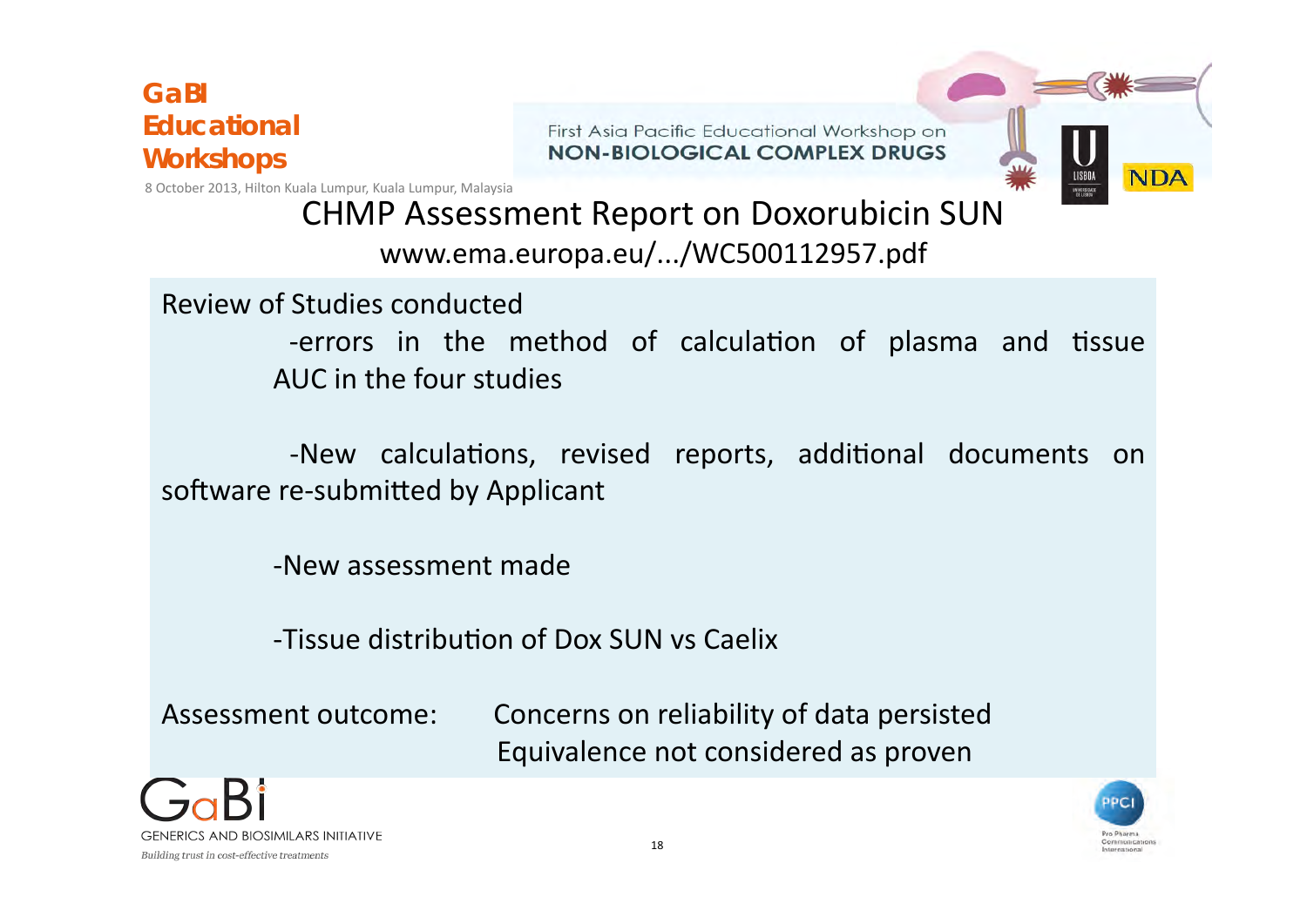

## Iron Sucrose

*A number medicinal products contaning iron oxide nanoparticles have been approved as "follow on" products (controversial data published in the literature)* 



Fig 2. Mean liver iron content (in % of control  $\pm$  SEM) after administration of FeD, FeS, and FeG that contains 8-mg Fe<sup>3+</sup> to fertilized turkey eggs. Egg white injection, incubation time was 22 days. Statistical significance in comparison with control is shown.

**GENERICS AND BIOSIMILARS INITIATIVE** Building trust in cost-effective treatments



Fig. 6: Bar charts and micrographs showing Prussian blue staining for iron deposits and ferritin immunostaining for stored iron in liver samples taken from the ISS test 1, ISS test 2, reference and control groups on day 28.

Toblli et al, Arzneimittelforschung 2009;59(4):176-190 *Followed by Inflammation & Allergy - Drug Targets, 2012, Vol.* 11, No. *1*

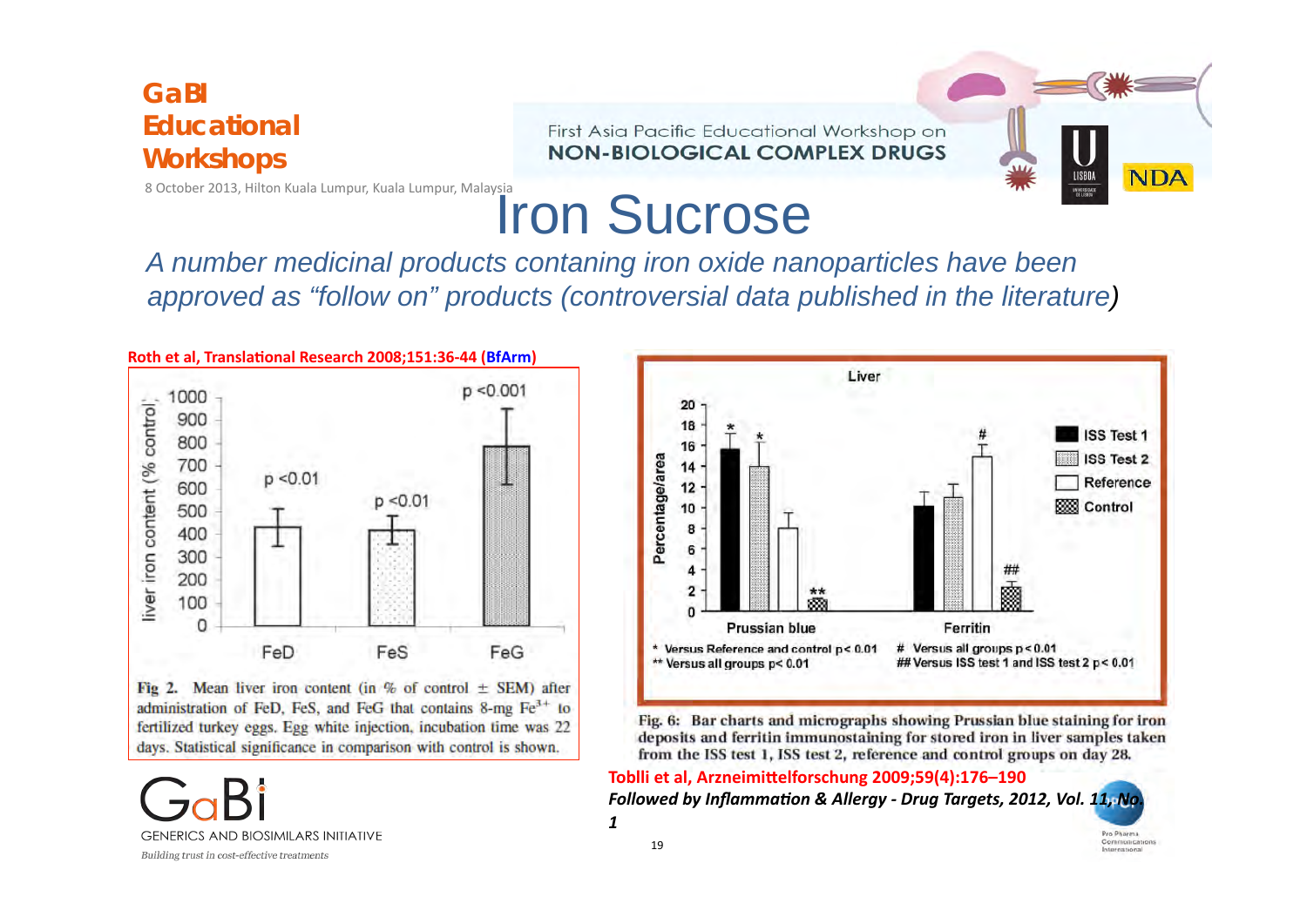8 October 2013, Hilton Kuala Lumpur, Kuala Lumpur, Malaysia

First Asia Pacific Educational Workshop on **NON-BIOLOGICAL COMPLEX DRUGS** 





17 March 2011 EMA/CHMP/SWP/100094/2011 **Committee for Medicinal Products for Human Use (CHMP)** 

Reflection paper on non-clinical studies for generic nanoparticle iron medicinal product applications

| Draft Agreed by Safety Working Party | February 2011 |
|--------------------------------------|---------------|
| <b>Adoption by CHMP</b>              | 17 March 2011 |

The present document reflects the current thinking of the CHMP. The principles spelled out in this reflection paper will be reviewed in light of the experience gained with regulatory submissions and contribution from stakeholder.



Iron nanoparticles, non-clinical comparability studies, tissue distribution

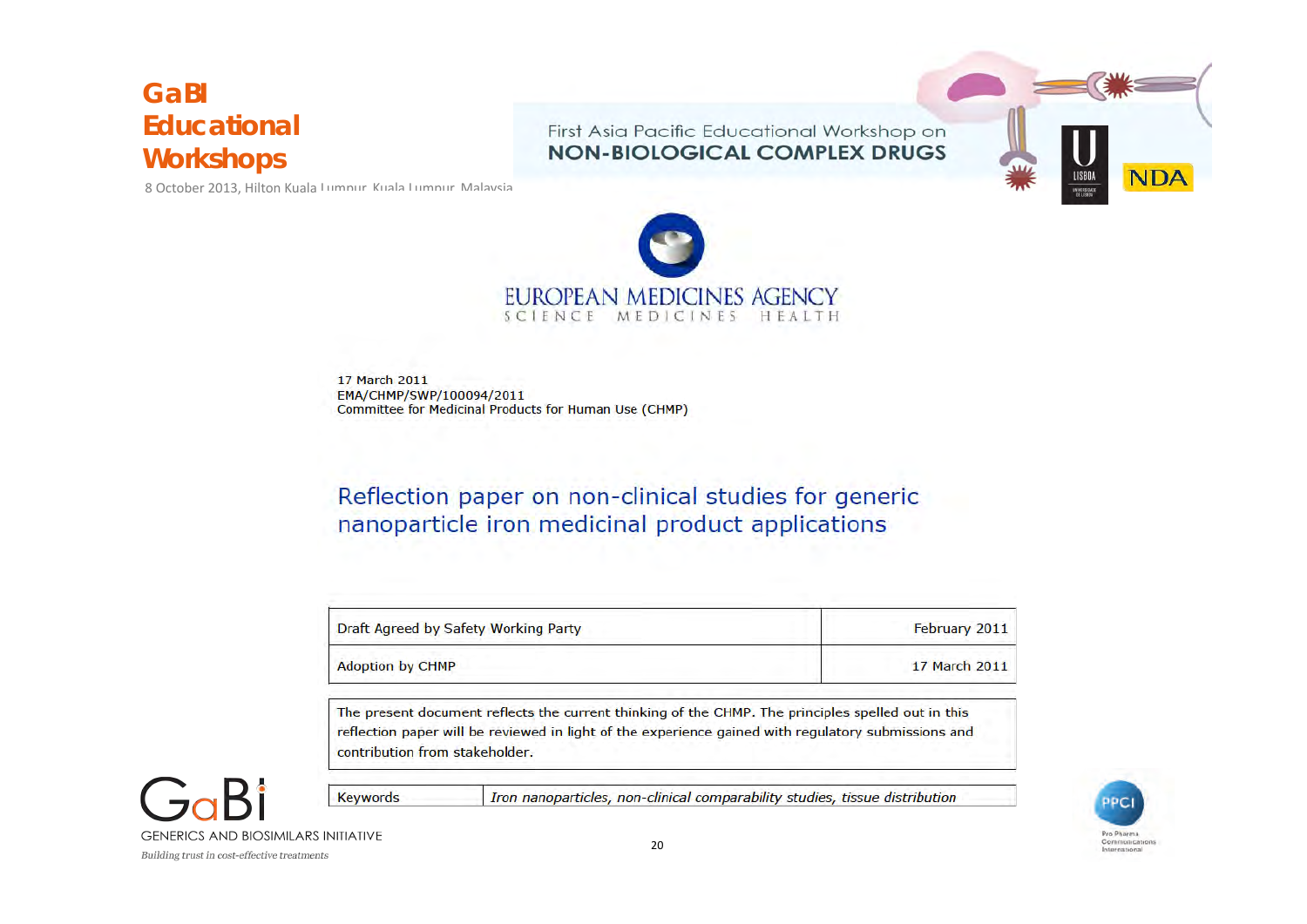8 October 2013, Hilton Kuala

First Asia Pacific Educational Workshop on **NON-BIOLOGICAL COMPLEX DRUGS** 





25 July 2013  $\mathbf{1}$  $\overline{2}$ 

EMA/CHMP/SWP/620008/2012

3 Committee for Medicinal Products for Human Use (CHMP)

Reflection paper on the data requirements for intravenous  $\overline{4}$ 

- iron-based nano-colloidal products developed with 5
- reference to an innovator medicinal product  $\overline{6}$
- **Draft**  $\overline{7}$

| <b>CHMP Nanomedicines Expert Group discussions</b> | January to October 2012 |
|----------------------------------------------------|-------------------------|
| Draft Agreed by QWP                                | November 2012           |
| Draft Agreed by Safety Working Party               | <b>July 2013</b>        |
| Adoption by CHMP for release for consultation      | 25 July 2013            |
| <b>Start of consultation</b><br>.                  | 15 September 2013       |
| End of consultation (deadline for comments)        | 28 February 2014        |



**GENERICS AND BIOSIMILARS INITIATIVE**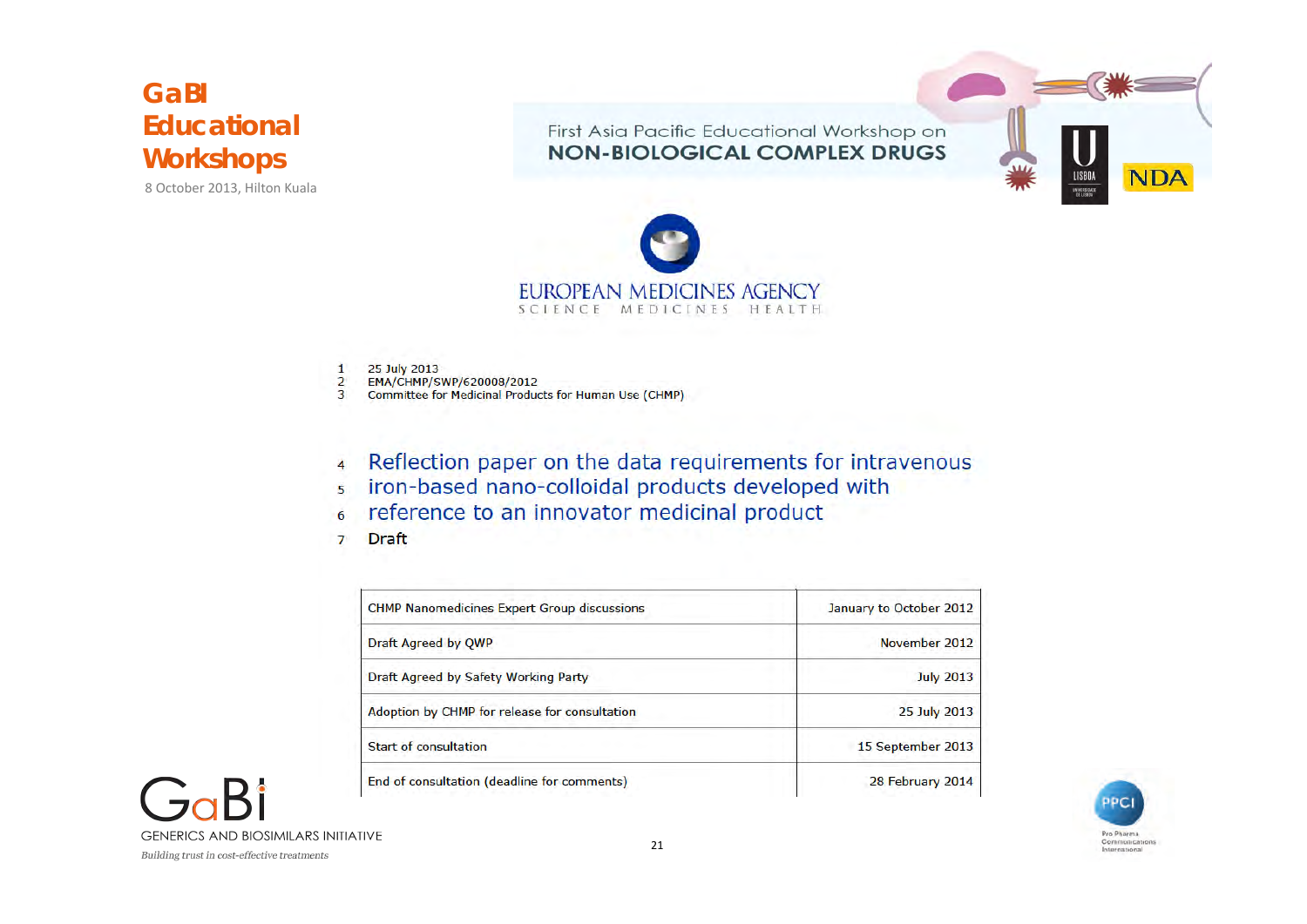First Asia Pacific Educational Workshop on **NON-BIOLOGICAL COMPLEX DRUGS** 



8 October 2013, Hilton Kuala Lumpur, Kuala Lumpur, Malaysia



22 May 2013 EMA/325027/2013 Committee for Medicinal Products for Human Use (CHMP)

Reflection paper on surface coatings: general issues for consideration regarding parenteral administration of coated nanomedicine products

| <b>Agreed by Nanomedicines Drafting Group</b> | October 2012 |
|-----------------------------------------------|--------------|
| <b>Adoption by CHMP</b>                       | 27 June 2013 |



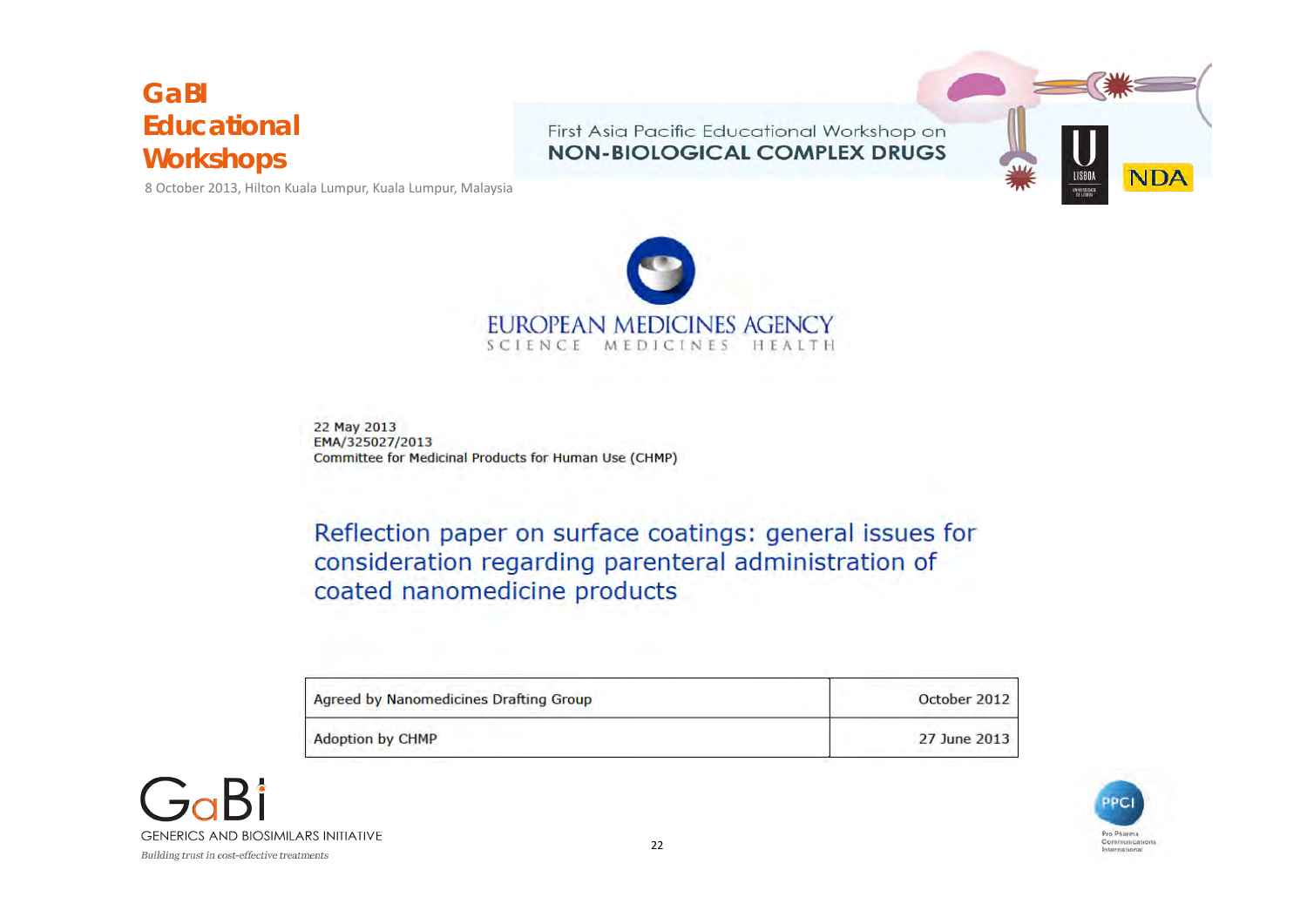First Asia Pacific Educational Workshop on NON-BIOLOGICAL COMPLEX DRUGS



8 October 2013, Hilton Kuala Lumpur, Kuala Lumpur, Malaysia

### *(Draft)* Reflection Papers on the Data Requirements for

- IV iron-based nano-colloidal products developed with reference to an innovator medicinal product (EMA/CHMP/SWP/62000/8/2012; for comments up to Feb 2014
- Surface coatings general issues for consideration regarding parenteral administration of coated nanomedicine products; published August 2013
- Data requirements for IV liposomal products developed with reference to an innovator liposomal product (CHMP/806058/2009/Rev.02; Published Feb 2013.
- Development of block-copolimer-micelle medicinal products (Draft) **CHMP/13099/2013; for comments up to July 2013**
- Non-clinical studies for generic nanoparticle iron medicinal product application



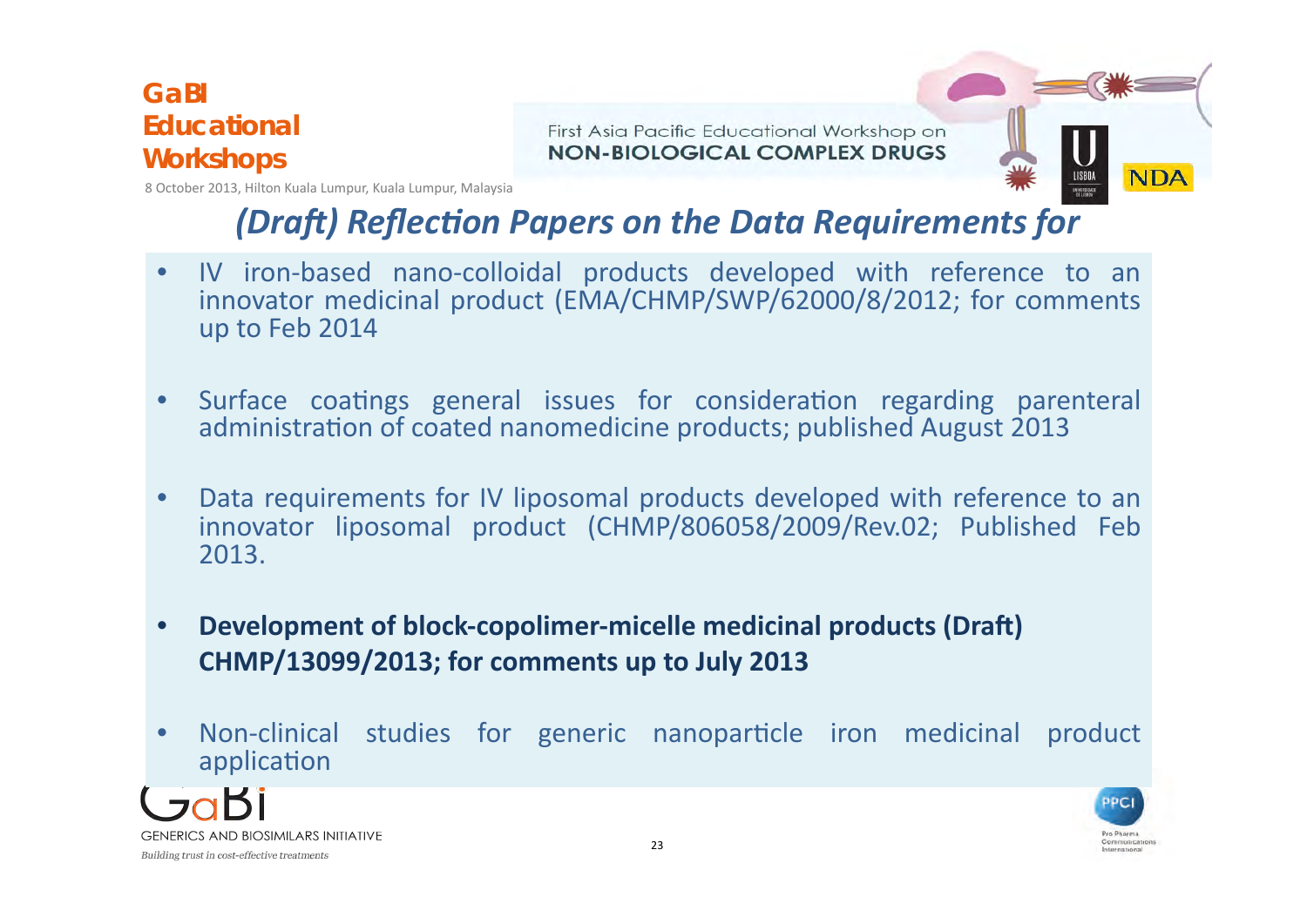First Asia Pacific Educational Workshop on NON-BIOLOGICAL COMPLEX DRUGS



8 October 2013, Hilton Kuala Lumpur, Kuala Lumpur, Malaysia

### **NOTE:**

### **Reflection Papers are NOT Guidelines**

- Are aimed at providing transparency to stakeholders on current regulatory thinking!
- **Their Publication is NOT mandatory**  $-$  BUT is advisable for transparency



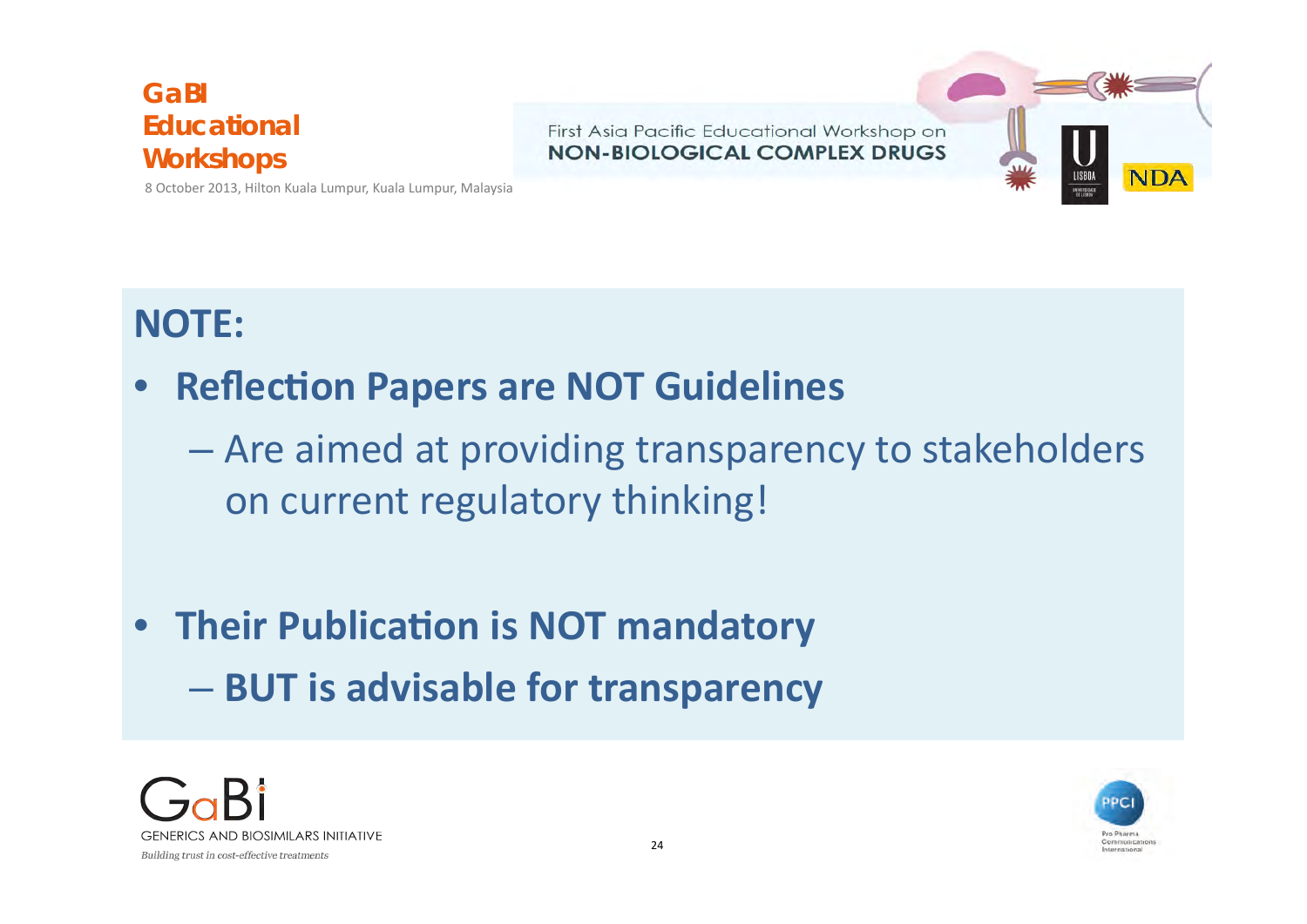First Asia Pacific Educational Workshop on NON-BIOLOGICAL COMPLEX DRUGS



8 October 2013, Hilton Kuala Lumpur, Kuala Lumpur, Malaysia

Reflection paper on the data requirements for intravenous liposomal products developed with reference to an innovator liposomal product

• Assists in the generation of relevant data to support the MA of a liposomal *product developed with reference to an innovator one.* 

> *-quality, -non-clinical*

*-clinical*

**•Assists on decisions on the Necessity of pre-clinical and clinical studies** (including 'usual' bioequivalence studies) and circumstances which may allow to waive certain studies.



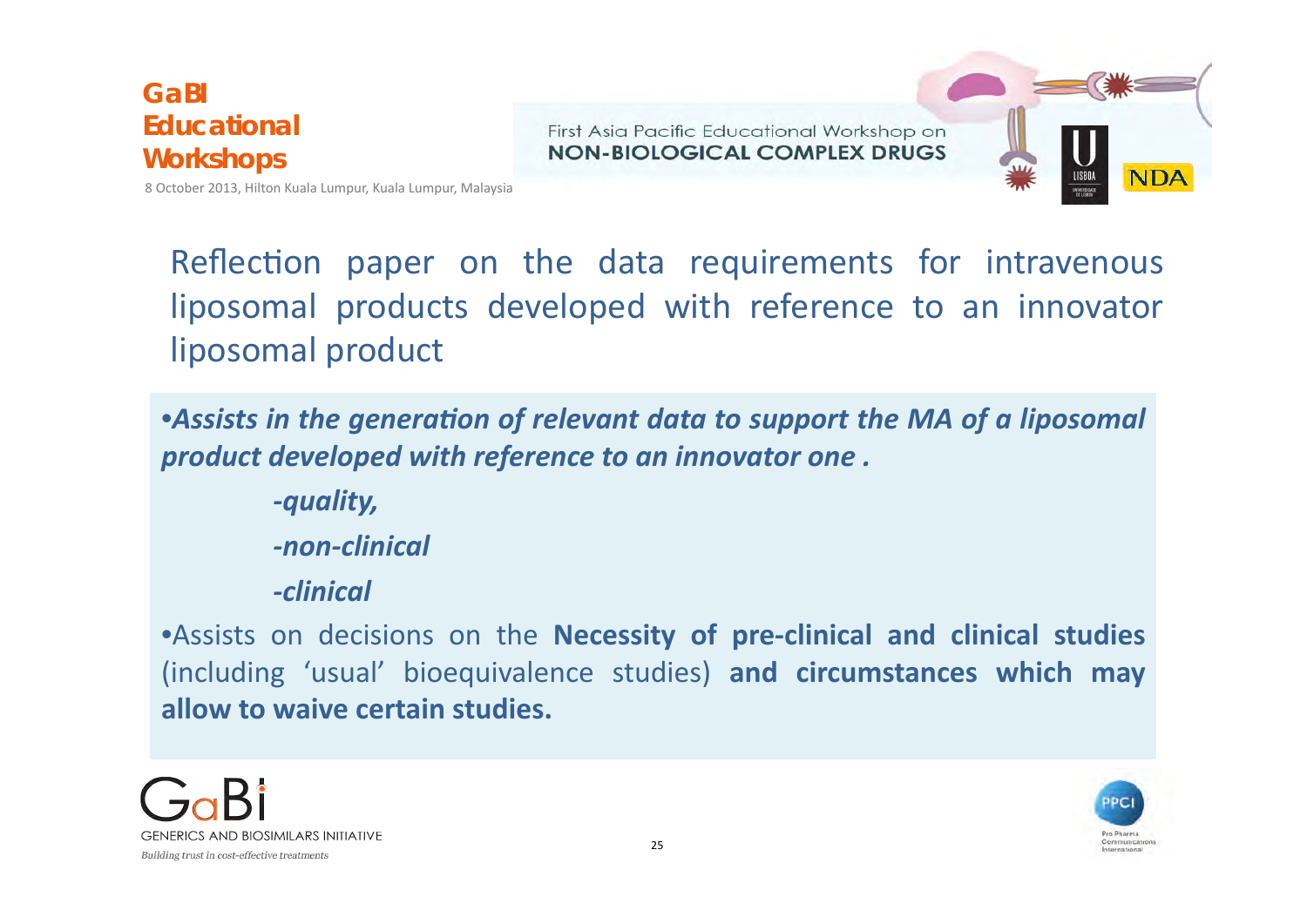First Asia Pacific Educational Workshop on NON-BIOLOGICAL COMPLEX DRUGS



8 October 2013, Hilton Kuala Lumpur, Kuala Lumpur, Malaysia

Reflection paper on the data requirements for intravenous liposomal products developed with reference to an innovator liposomal product

The principles outlined might also apply to other novel types of *"liposome-like" and vesicular products which may be under development,*  **by** iv or other routes of administration

### **Conclusion section:**

- Limited regulatory experience
- Recommendations given are general
- Companies are advised to seek product-specific scientific advice on specific questions on the data requirements to demonstrate comparability of liposomal formulations



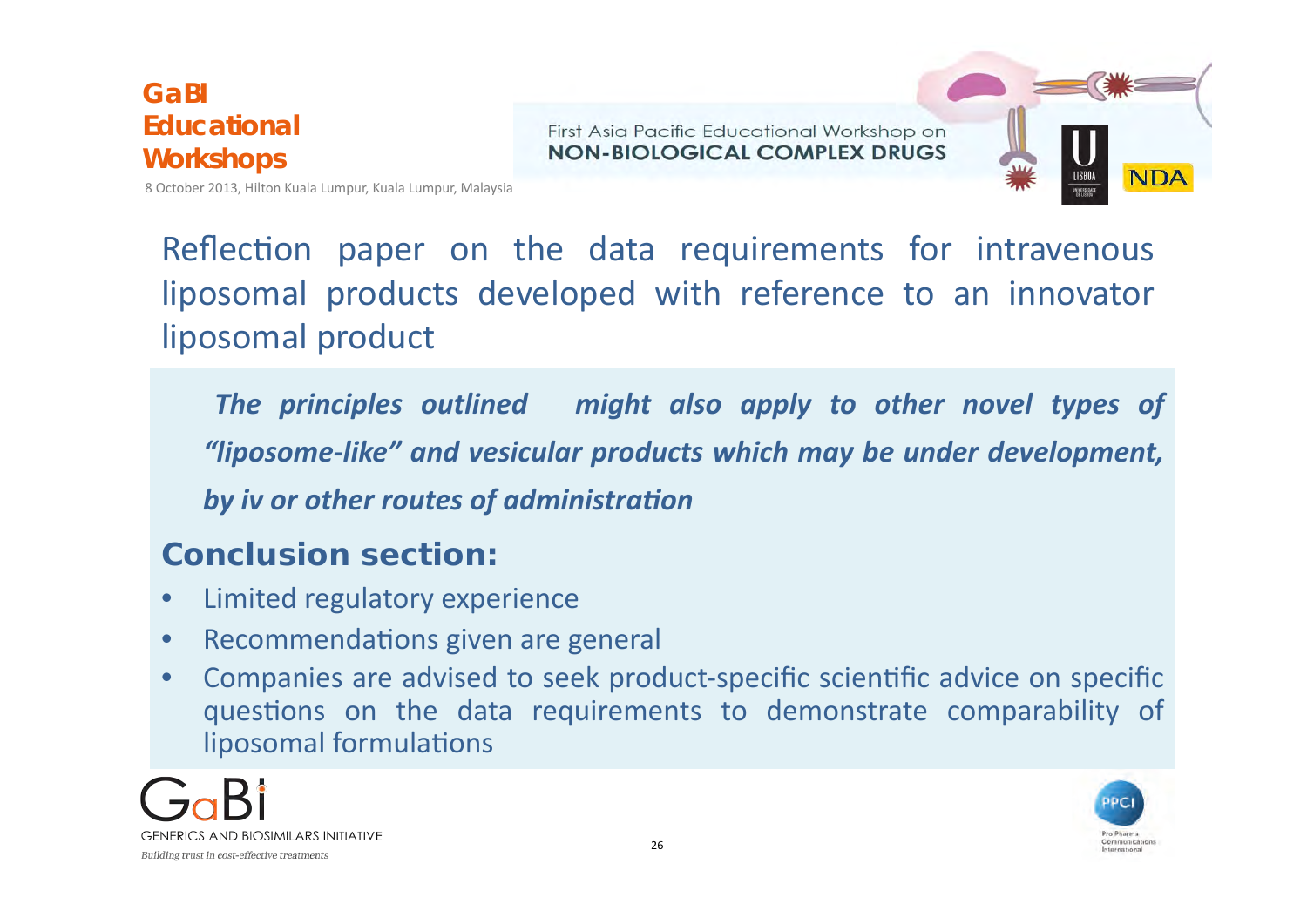First Asia Pacific Educational Workshop on NON-BIOLOGICAL COMPLEX DRUGS



Reflection Paper on Requirements for Intravenous iron-based Preparations for Iron–Deficiency Anaemia With Reference to a Nanoparticle Innovator Product

#### **Scope of the Reflection Paper**

- **Assist in the generation of relevant data** on quality, non-clinical and clinical to support a marketing authorisation/variations e.g. change in manufacturing process, specifications and critical analytical methods of I.V. iron-based preparations for iron-deficiency anaemia with reference to a nanoparticle innovator product.
- Facilitate a decision on the type of data needed :
	- $-$  Pharmaceutical
	- $-$  non-clinical and clinical
- The principles outlined... may also be used in the development of new intravenous iron-based preparations for iron-deficiency anaemia.





**NDA**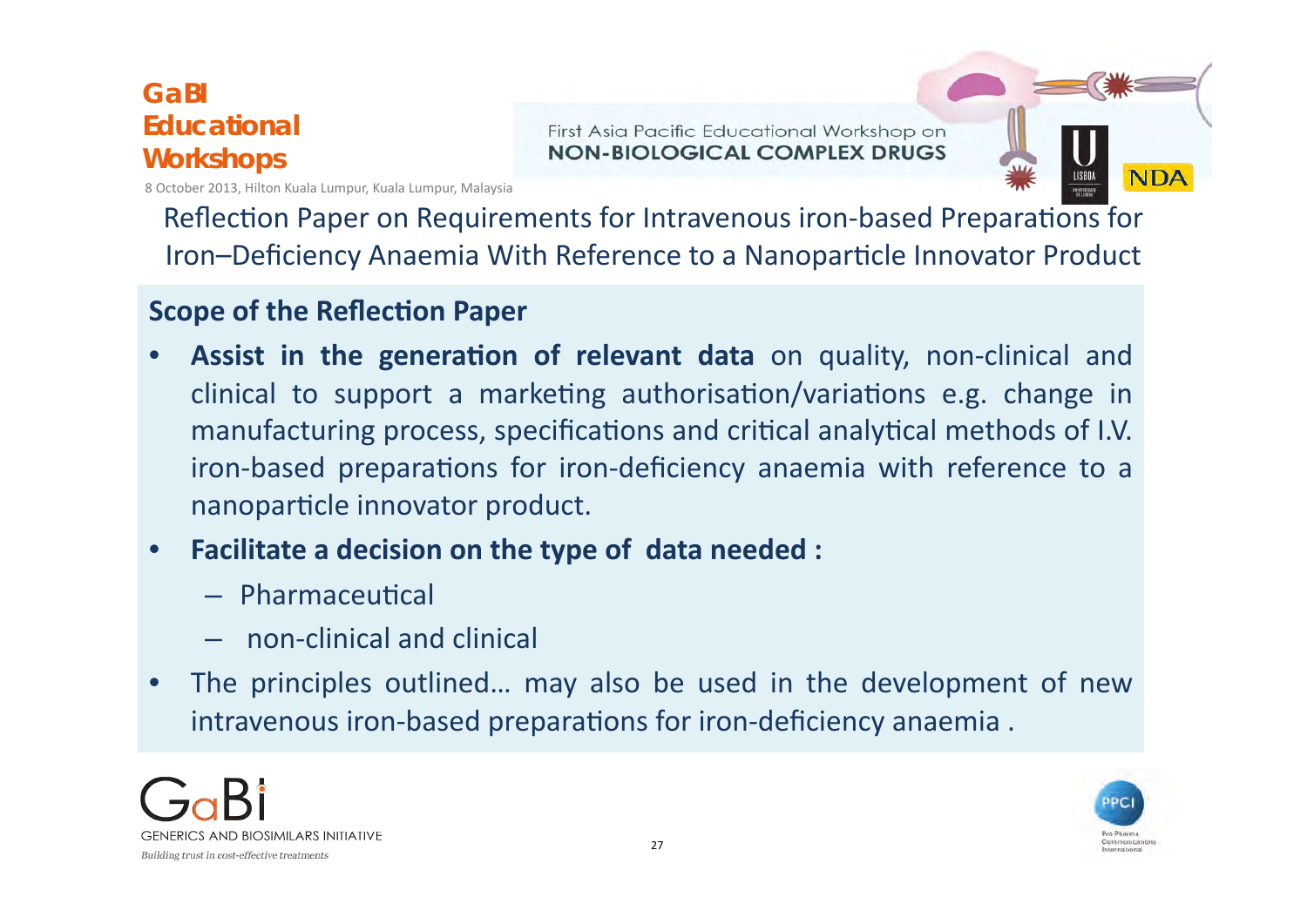First Asia Pacific Educational Workshop on NON-BIOLOGICAL COMPLEX DRUGS



8 October 2013, Hilton Kuala Lumpur, Kuala Lumpur, Malaysia

## Relevant aspects of nonclinical testing

- Similar plasma concentrations may not lead to similar activity
- Comparative Characterisation of cellular and subcellular distribution may be needed.
- Understanding of quality attributes impacting on distribution and activity



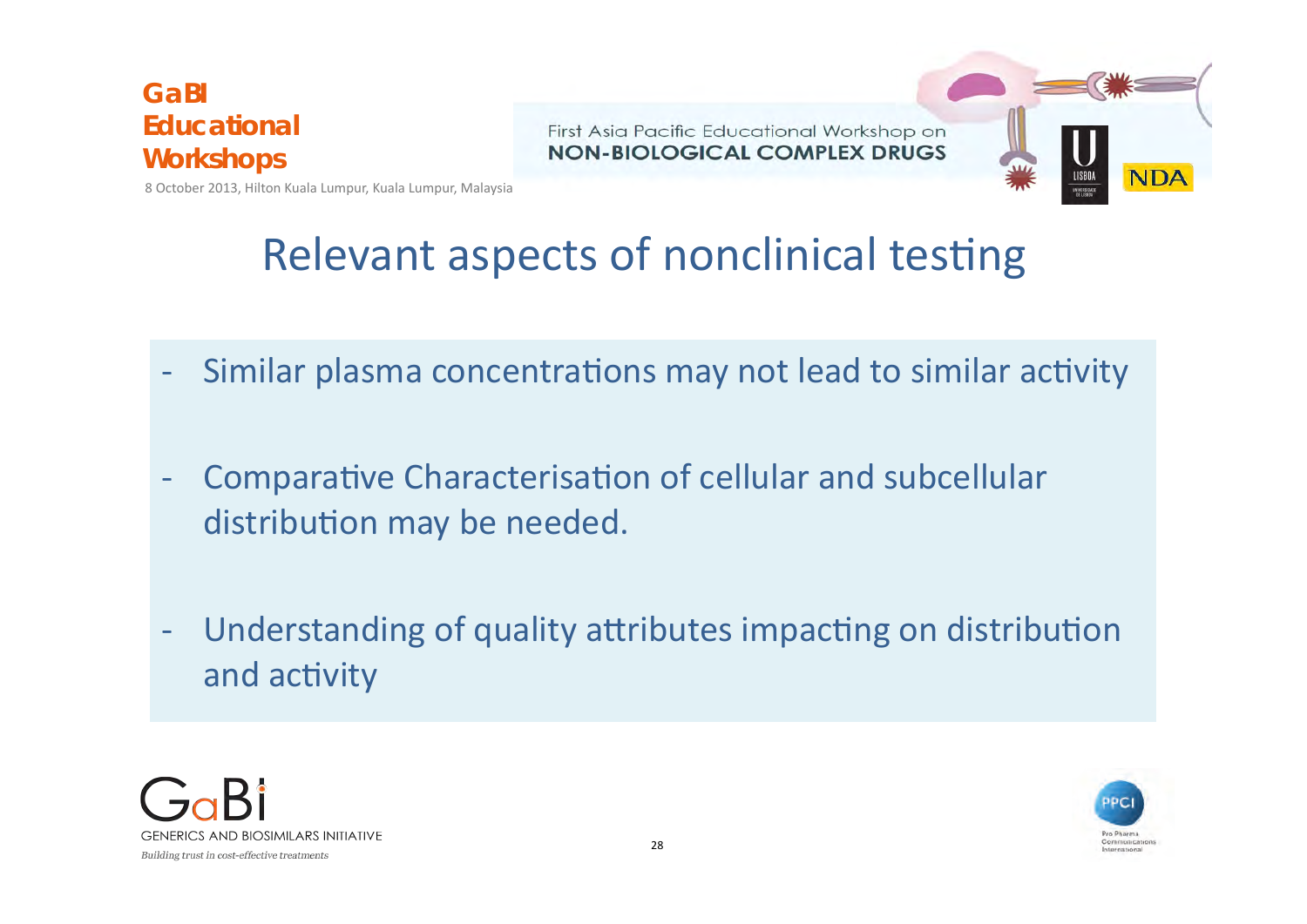First Asia Pacific Educational Workshop on NON-BIOLOGICAL COMPLEX DRUGS



8 October 2013, Hilton Kuala Lumpur, Kuala Lumpur, Malaysia

### **Critical PK Properties versus Toxicity Aspects:**

- $-$  Potential for rapid clearance by the (RES)
- $-$  Size-related elimination: (e.g. renal)
- $-$  potential for instability in the circulation resulting in premature dissociation and/or premature drug release.
- $-$  Potential for accumulation in solid tumours due to (EPR effect) or other target tissues
- $-$  Their specific physicochemical properties size, charge, composition, as important determinants of safety and efficacy.
- Certain "empty" particles may display inherent biological activity (e.g. modulation of membrane transporters such as p-glycoprotein).



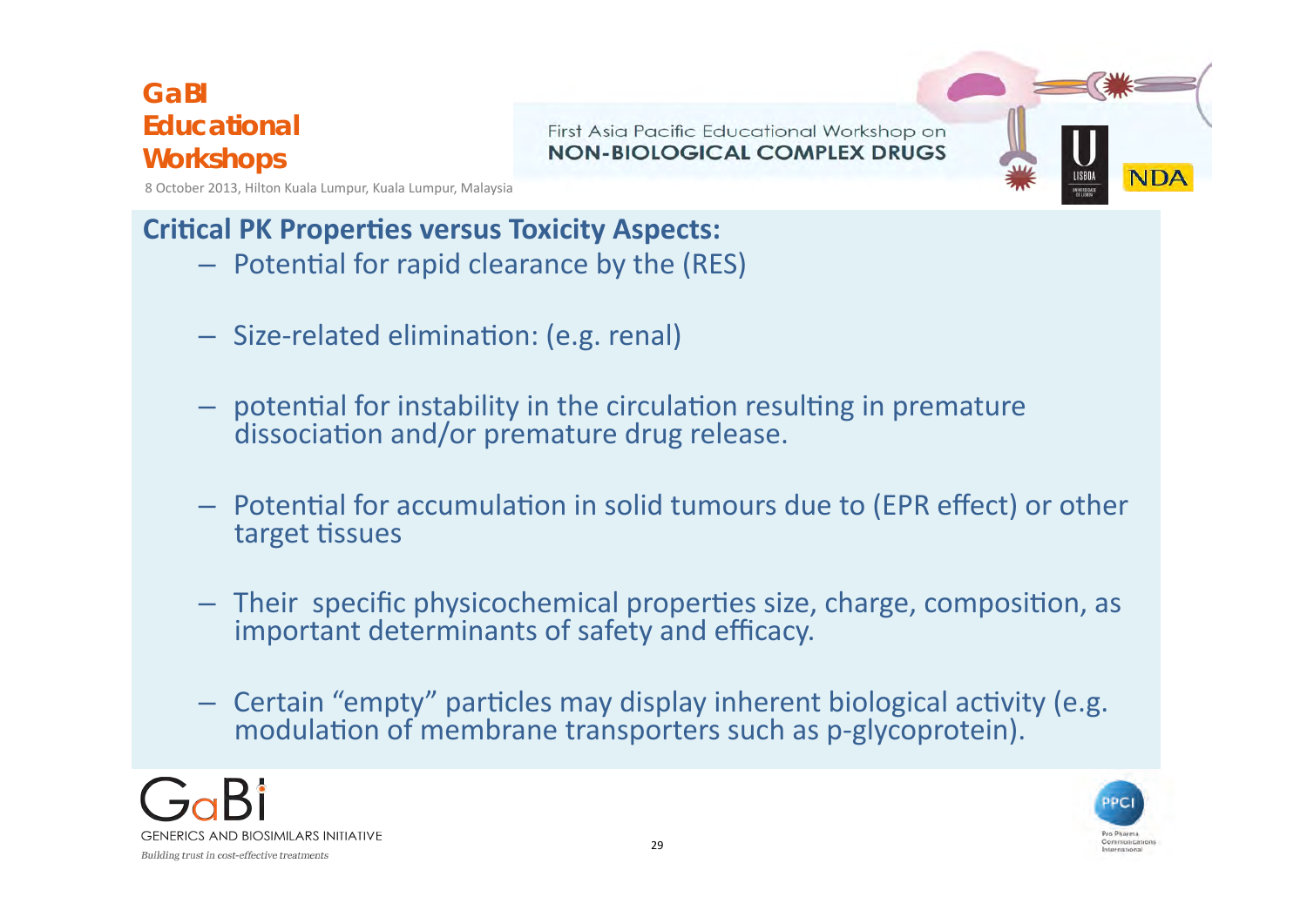First Asia Pacific Educational Workshop on NON-BIOLOGICAL COMPLEX DRUGS



8 October 2013, Hilton Kuala Lumpur, Kuala Lumpur, Malaysia

### Common Discussions in the Reflection Papers

### **Analytical Methods**

- Need for validated analytical techniques for measuring during in vivo PK and biodistribution studies:
	- $-$  the particle containing entrapped (or covalently bound) drug
	- the "empty" particle or particle component-drug conjugates
	- $-$  the released active substance and the active substance metabolites
	- $-$  depending on the the particle, it may also be necessary to monitor the particle-related metabolites



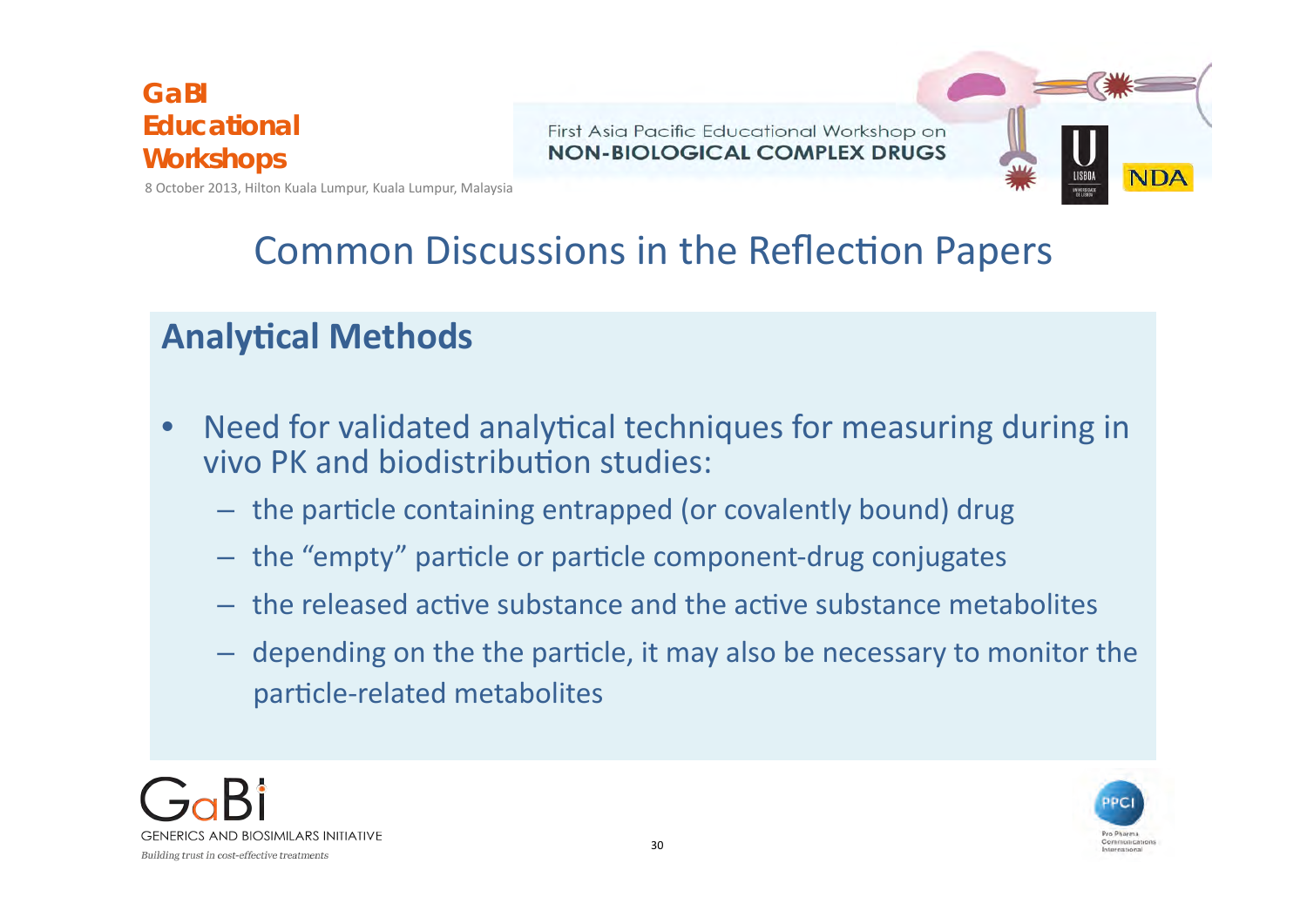First Asia Pacific Educational Workshop on NON-BIOLOGICAL COMPLEX DRUGS



8 October 2013, Hilton Kuala Lumpur, Kuala Lumpur, Malaysia

### Common Discussions in the Reflection Papers

- in vitro / in vivo Pharmacodynamics (Comparative)
- Pharmacokinetics and Biodistribution Studies (multiple time points) (Comparative)
- Biodistribution of NBCD product in relevant organs (safety and efficacy) (Comparative)
- in vivo Toxicology studies, need and format (comparative)



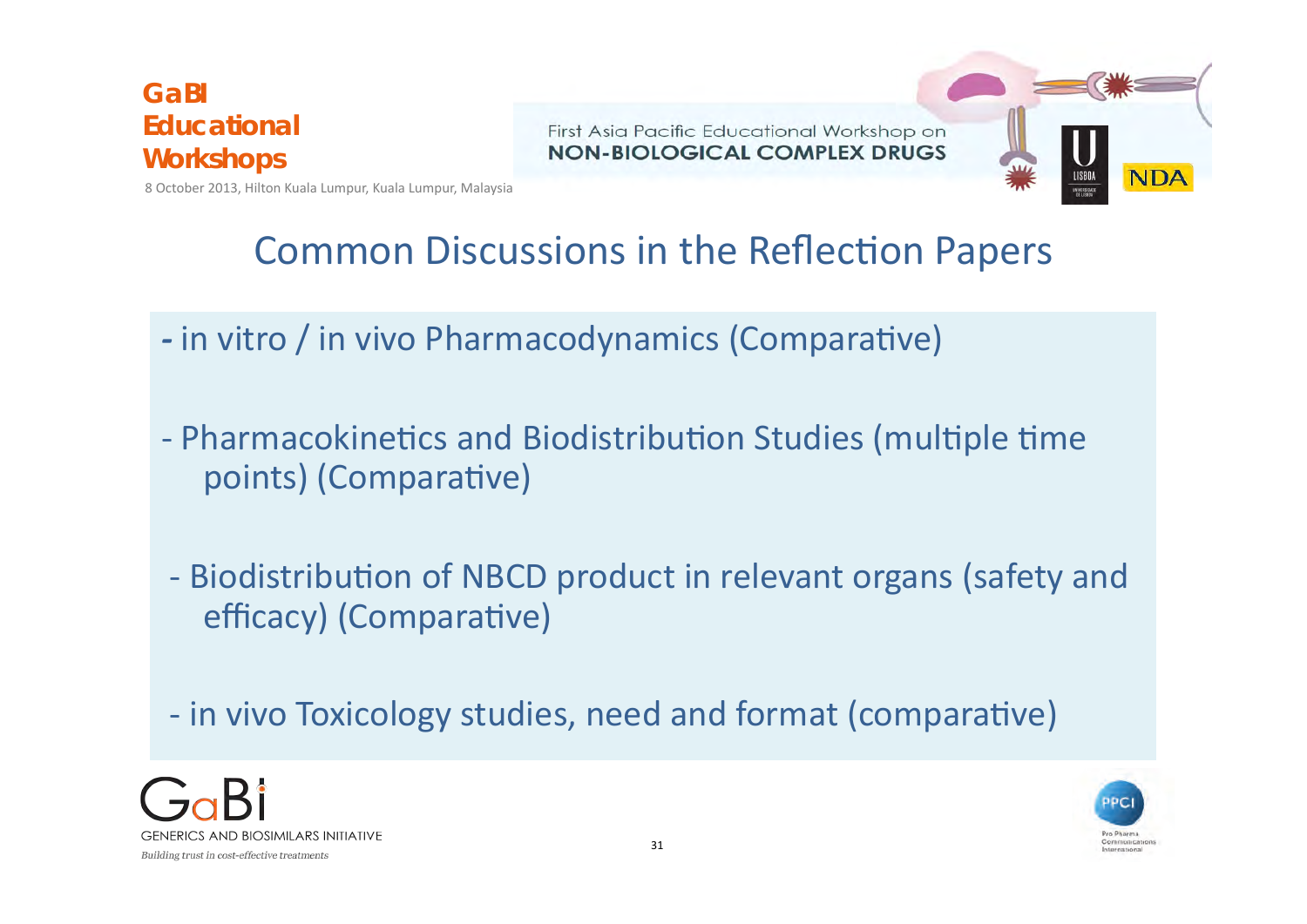8 October 2013, Hilton Kuala Lumpur, Kuala Lumpur, Malaysia

First Asia Pacific Educational Workshop on **NON-BIOLOGICAL COMPLEX DRUGS** 





- 17 January 2013  $\mathbf{1}$
- $\overline{2}$ EMA/CHMP/13099/2013
- **Committee for Medicinal Products for Human Use (CHMP)**  $\overline{3}$
- Joint MHLW/EMA reflection paper on the development of  $\overline{4}$ block copolymer micelle medicinal products  $\overline{5}$
- 6

| Agreed by Nanomedicines Drafting Group        | October 2012    |
|-----------------------------------------------|-----------------|
| Adoption by CHMP for release for consultation | 17 January 2013 |
| Start of public consultation                  | 1 February 2013 |
| End of consultation (deadline for comments)   | 1 July 2013     |



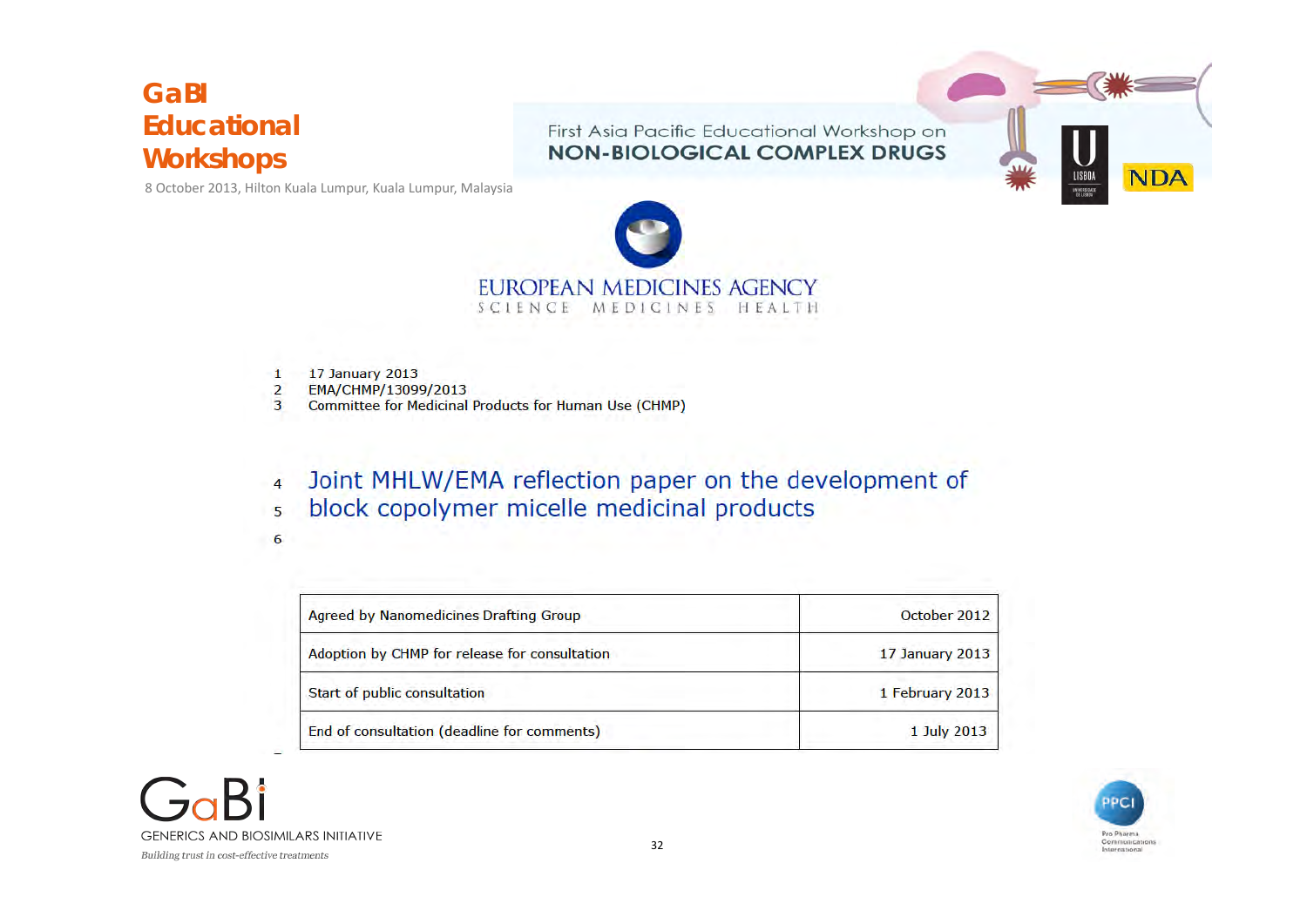First Asia Pacific Educational Workshop on NON-BIOLOGICAL COMPLEX DRUGS



8 October 2013, Hilton Kuala Lumpur, Kuala Lumpur, Malaysia

### **Block Copolymer Micelle (BCM) Products**

- Several block copolymer micelle products are currently in pre-clinical or in clinical development, for example, products containing anti-tumor agents and proteins.
- As block copolymer micelle products are of nano-scale size, contain more than one component, and are purposely designed for specific clinical applications they may be considered as nanomedicines



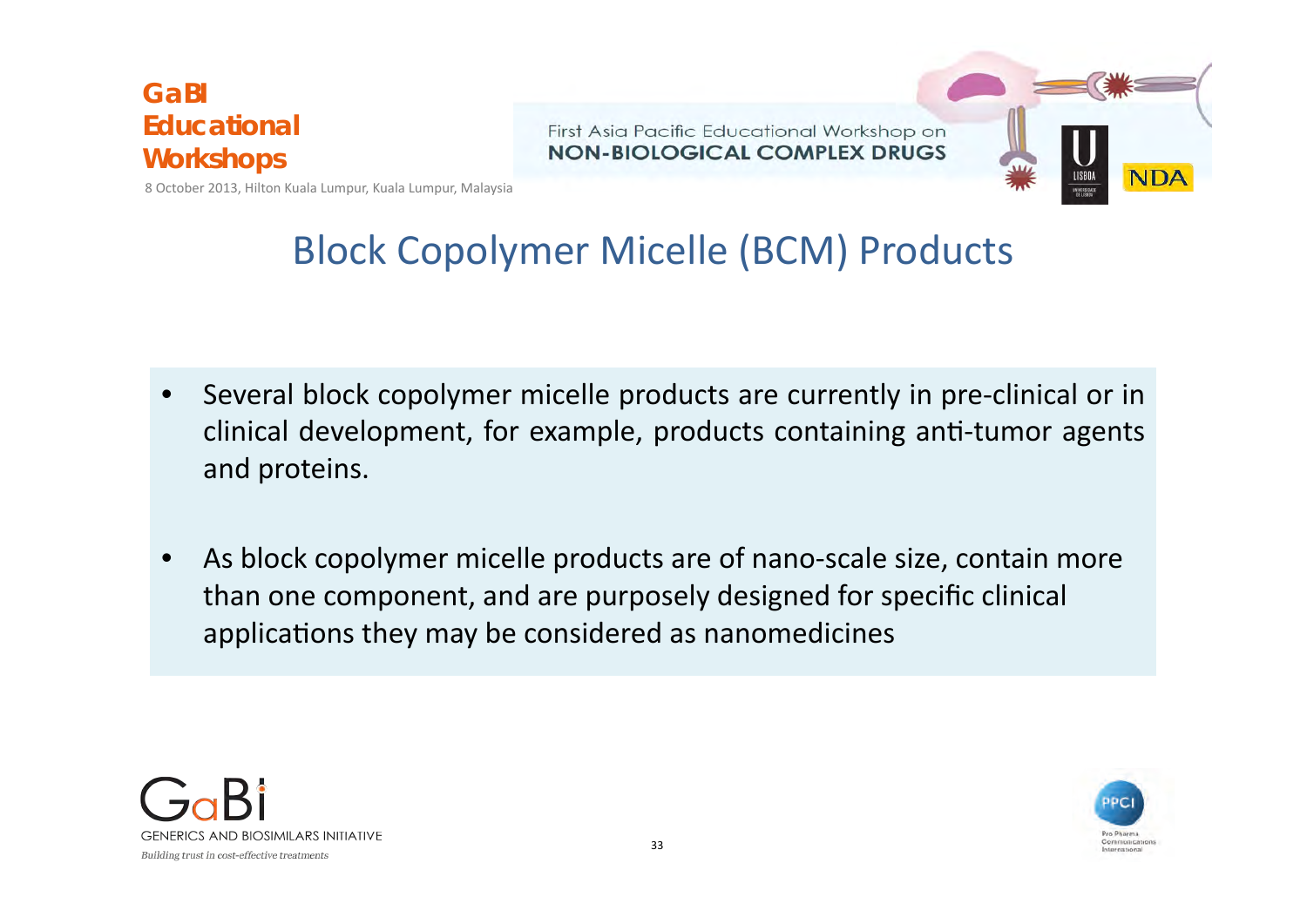First Asia Pacific Educational Workshop on NON-BIOLOGICAL COMPLEX DRUGS



8 October 2013, Hilton Kuala Lumpur, Kuala Lumpur, Malaysia

## General considerations

### **Non-clinical studies**

- **Significant changes in PK** characteristics can occur when an active substance is administered as a BCM product, i.e.
- $-$ , i.e. volume of distribution and clearance may be changed,
- half-life prolonged and tissue distribution changed
- Significant changes in PD and safety of the active substance can also occur when it is administered as a BCM product.
- Moreover, it has been noted that certain BC (not containing an active substance) **can display inherent biological activity**, which would have an impact on clinical efficacy and/or safety.



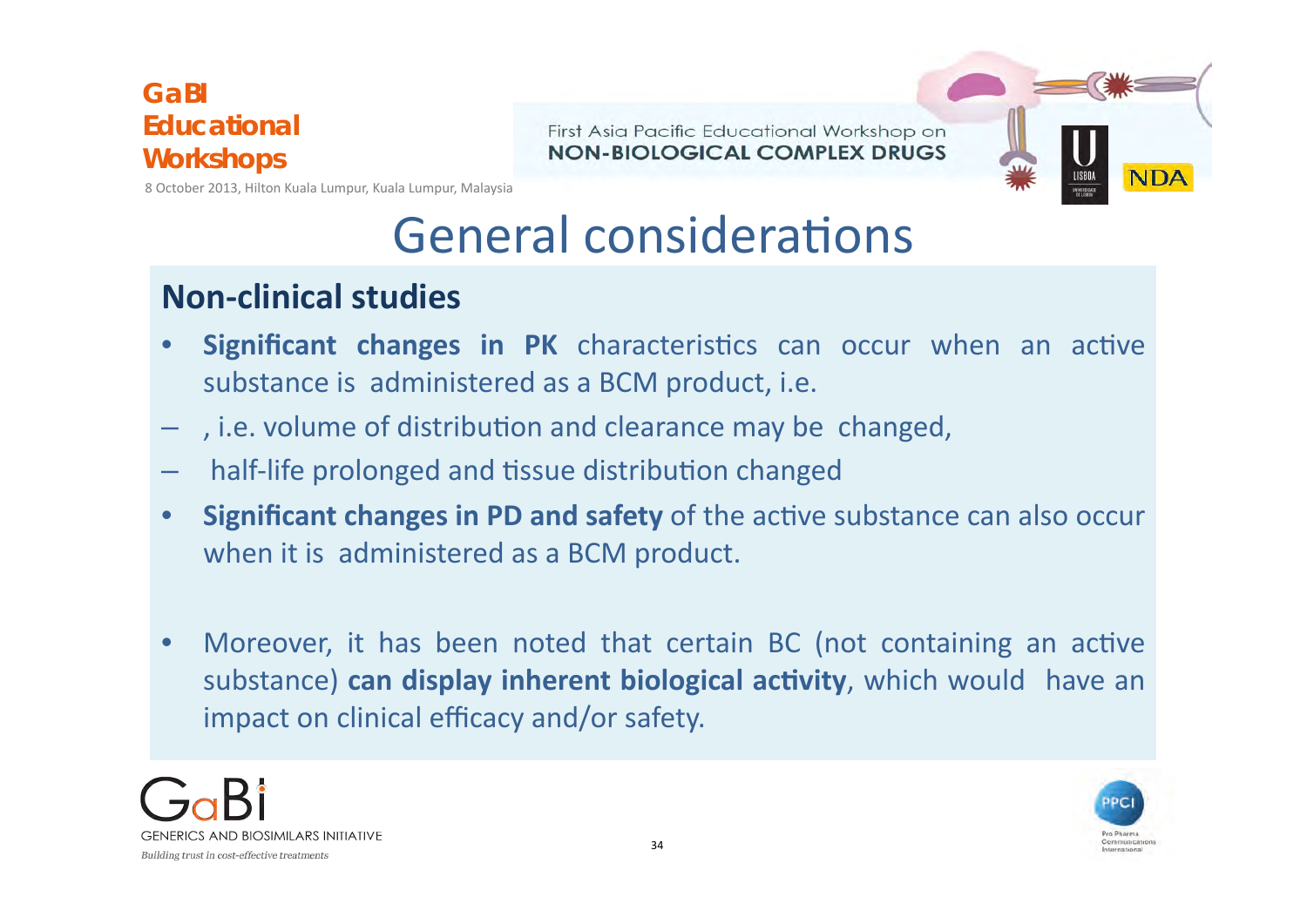First Asia Pacific Educational Workshop on NON-BIOLOGICAL COMPLEX DRUGS



8 October 2013, Hilton Kuala Lumpur, Kuala Lumpur, Malaysia

# **Non-clinical studies**

### **Toxicology**

- For the non-clinical evaluation of toxicities of block copolymer micelle products, the recommendations in the ICH safety guidelines especially of S4, S6(R1) and S9 and M3 (R2) should be followed.
- Relevant toxicity studies of the block copolymer micelle product should be conducted to assess both the toxicological profile and exposure-response relations according to the ICH safety guidelines.



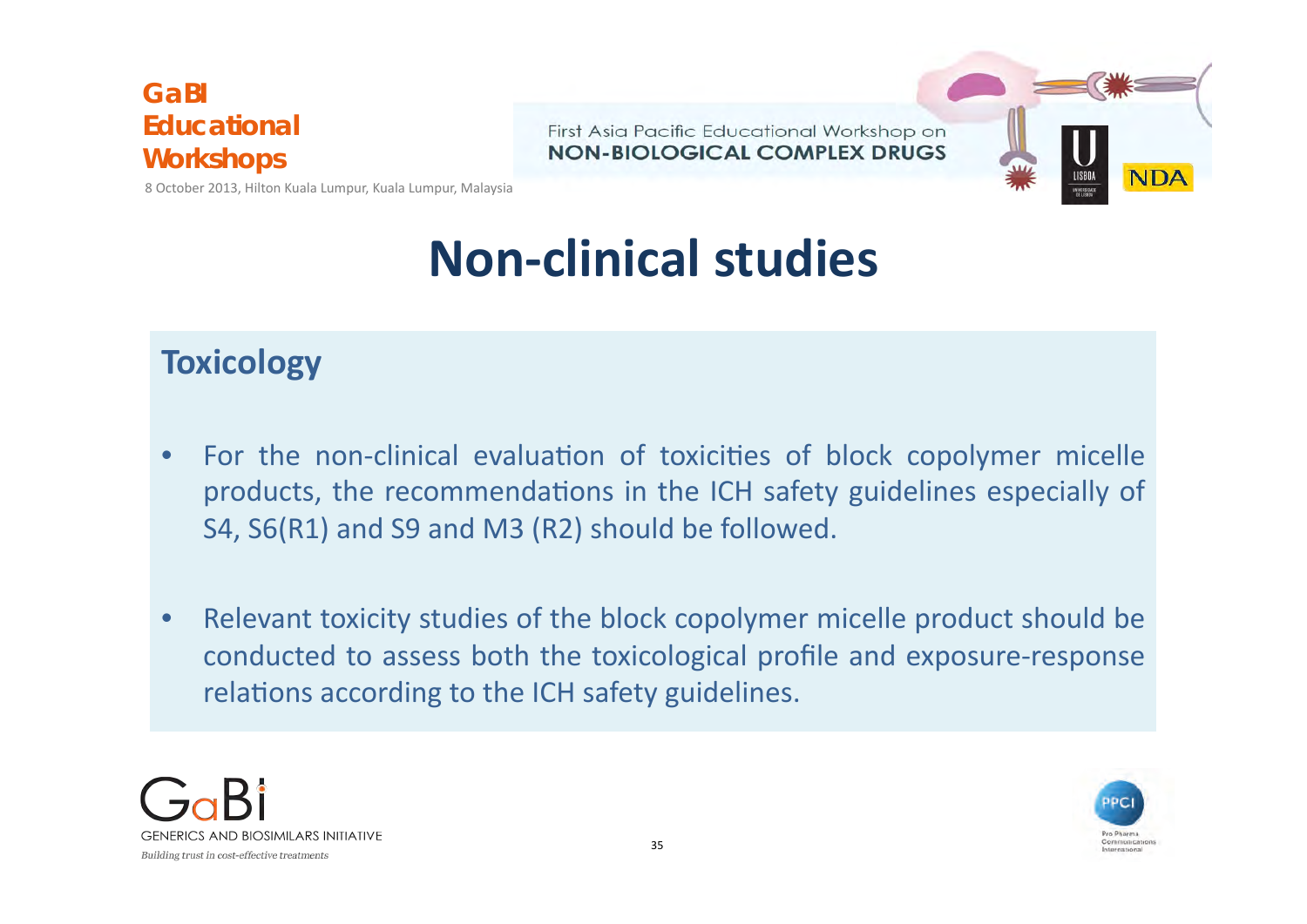First Asia Pacific Educational Workshop on **NON-BIOLOGICAL COMPLEX DRUGS** 



8 October 2013, Hilton Kuala Lumpur, Kuala Lumpur, Malaysia

## **Non-clinical studies**

### **Toxicokinetics**

• In addition to blood, plasma, or serum concentration, the active substance should be measured in the target tissue(s) and toxicologically relevant organs related to proposed clinical use.



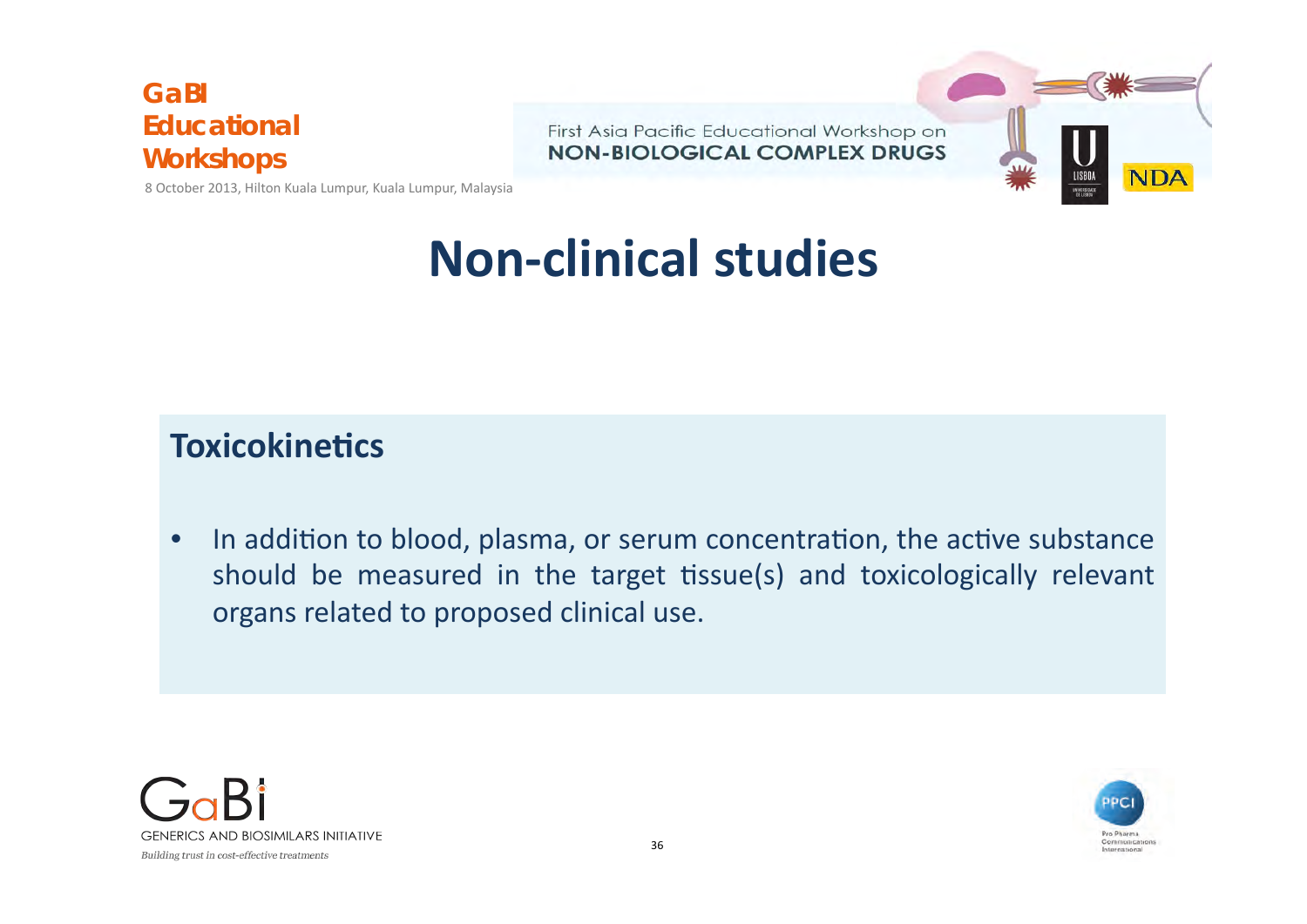First Asia Pacific Educational Workshop on NON-BIOLOGICAL COMPLEX DRUGS



8 October 2013, Hilton Kuala Lumpur, Kuala Lumpur, Malaysia

## **Non-clinical studies**

### **Additional studies**

- Depending on the physicochemical and/or pharmacokinetic characteristics of the block copolymer micelle product and/or the block copolymer used for its manufacture, target organ function evaluation may be necessary.
- Certain nanomedicines have the potential to induce infusion reactions. Studies designed to investigate complement activation, hematotoxicity, antigenicity, and/or immunotoxicity (ICH S8) should be considered depending on the characteristics of the block copolymer micelle product..



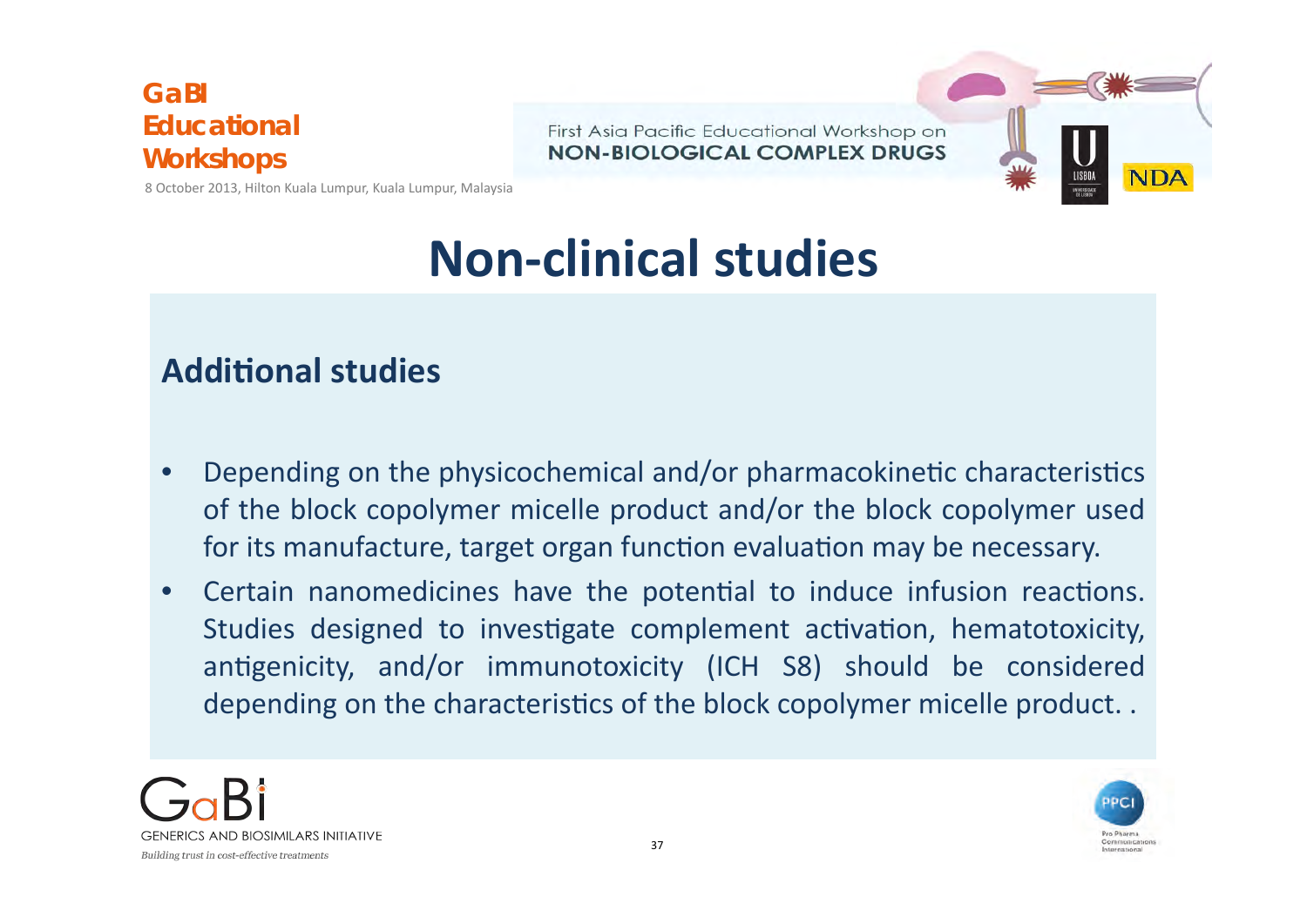First Asia Pacific Educational Workshop on NON-BIOLOGICAL COMPLEX DRUGS



8 October 2013, Hilton Kuala Lumpur, Kuala Lumpur, Malaysia

### Consideration for FIH studies with BCM products

- Potential critical quality attributes for each block copolymer micelle product should be identified and used to evaluate consistency
- Consistency of the quality attributes should be confirmed between the products used for non-clinical studies and those for first-in-human studies,
- and test procedures should be established before commencement of firstin-human studies
- If the manufacturing process used to prepare block copolymer micelle product for non-clinical studies is changed before first-in-human studies comparability should be demonstrated or otherwise justified



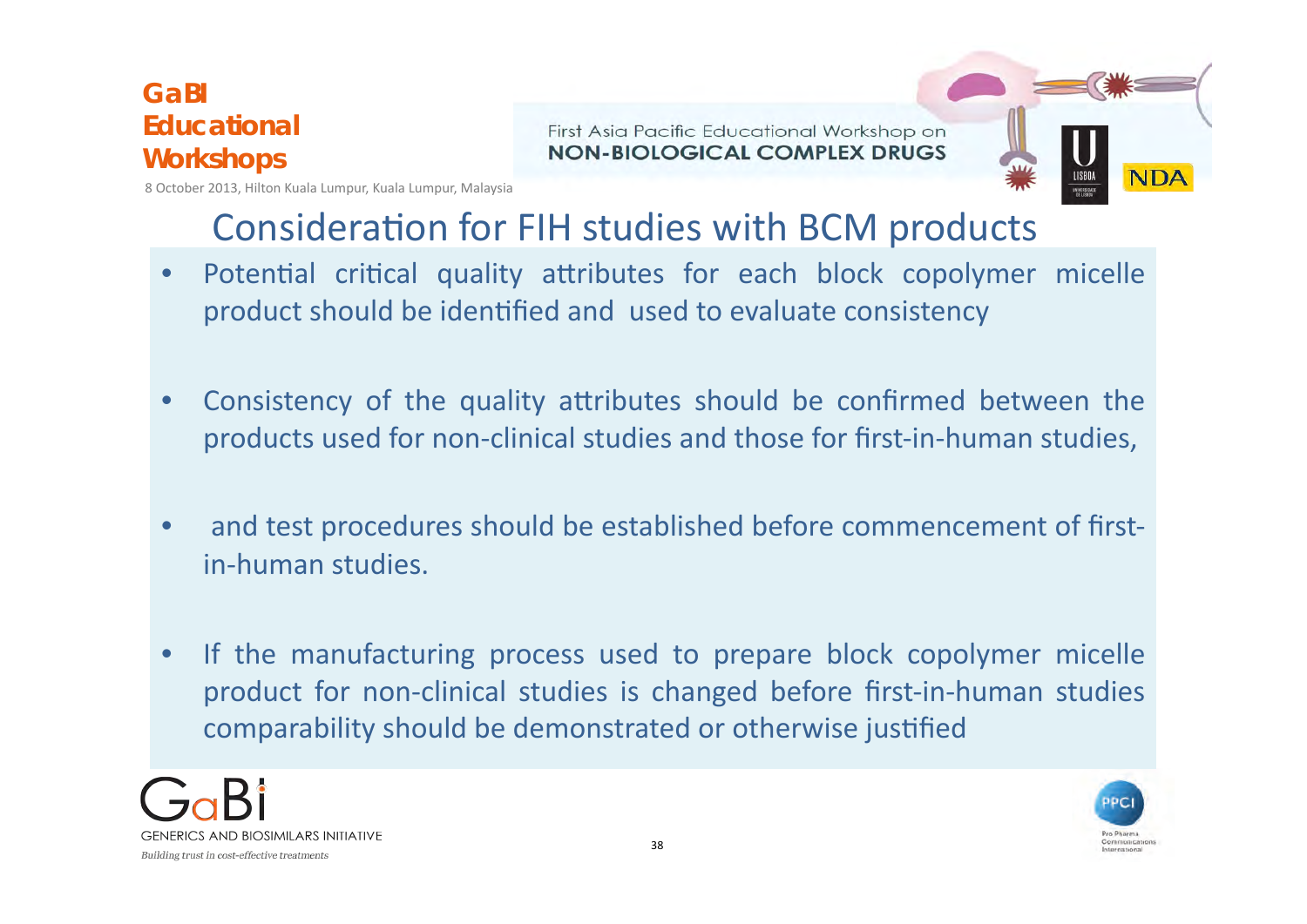First Asia Pacific Educational Workshop on NON-BIOLOGICAL COMPLEX DRUGS



8 October 2013, Hilton Kuala Lumpur, Kuala Lumpur, Malaysia

## Difficulties ....

- Insufficient knowledge on the impact of quality attributes and modifications on the activity of the products.
- In vivo studies carry insufficient power to detect (small) differences (against 3Rs principles)
- Use of more advanced/sophisticated techniques difficult to impose (e.g. microscopy, imaging, etc) for "generic-like" developments
- Predictive approaches based, e.g. on modelling may be needed



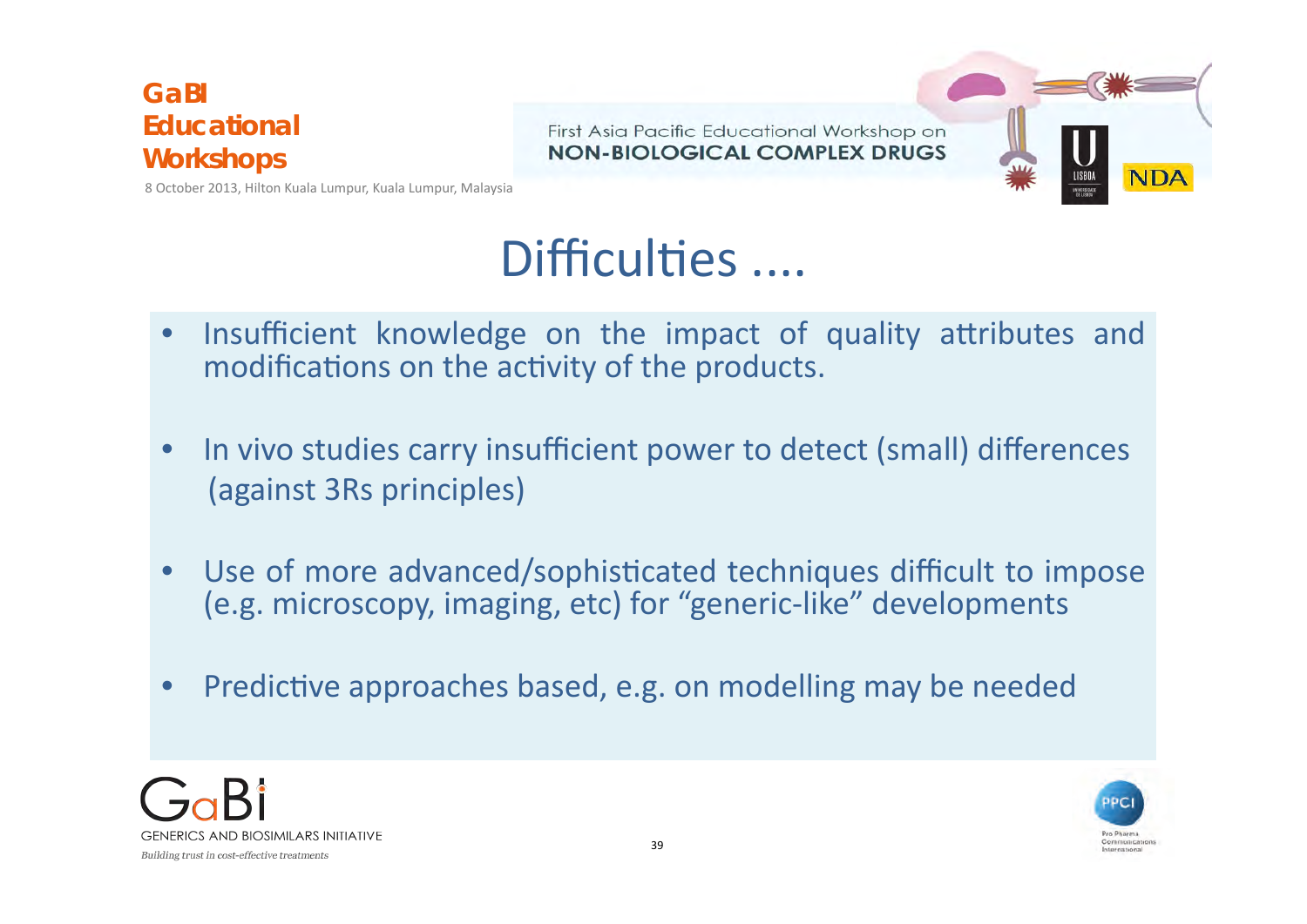First Asia Pacific Educational Workshop on NON-BIOLOGICAL COMPLEX DRUGS



8 October 2013, Hilton Kuala Lumpur, Kuala Lumpur, Malaysia

### Some Forefront Science Needs to Solve Current Problems

- Further Clarification of Quality/Biology relationships
- Inteligent NC data to complement Quality is needed
- POC studies to confirm Quality Claims (e.g. dose reduction, toxicity change, biodistribution aspects)
- Will NBCD good pilot cases for modelling exercises?